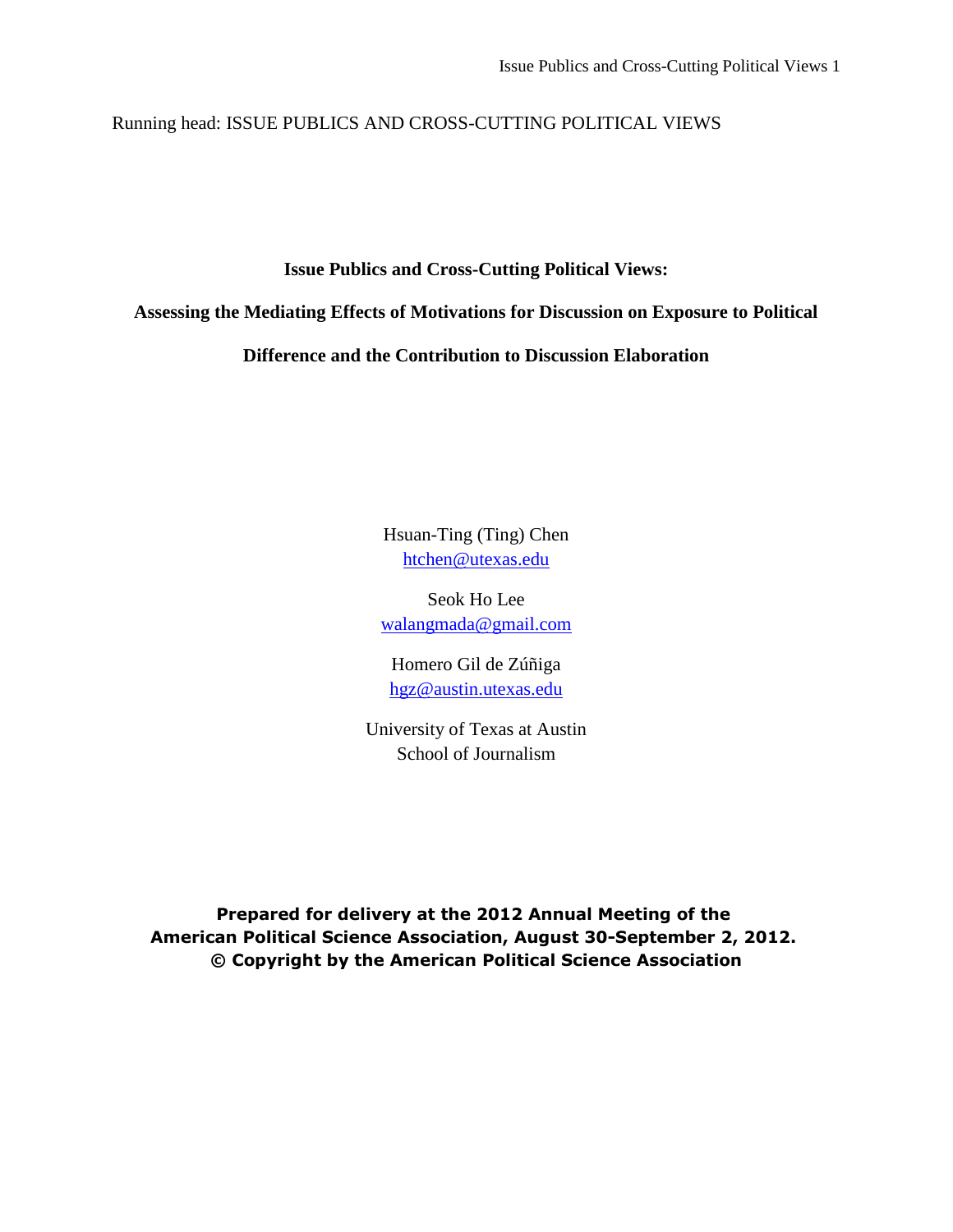# **Abstract**

The present research examines how issue public members contribute to citizen competence by understanding their exposure to cross-cutting political views through their political discussion. Built upon previous research on issue public members' issue-relevant information seeking behaviors, this study finds that issue public members are more likely than nonmembers to expose themselves to cross-cutting political views both in an online and an offline context. The research further explores the motivations for discussion that affect issue public members' exposure to cross-cutting political views. Results from structural equation modeling suggest that civic motivation for discussion triggers issue public members' exposure to both online and offline cross-cutting political views, whereas social motivation does not. The analysis also reveals that civic motivation and the cross-cutting exposure in the offline context lead to discussion elaboration; however, social motivation and the online cross-cutting exposure do not exert the same effect on discussion elaboration. Limitations of this study and implications of the functioning of deliberative democracy are discussed.

Keywords: issue publics, motivations for discussion, cross-cutting political views, discussion elaboration, survey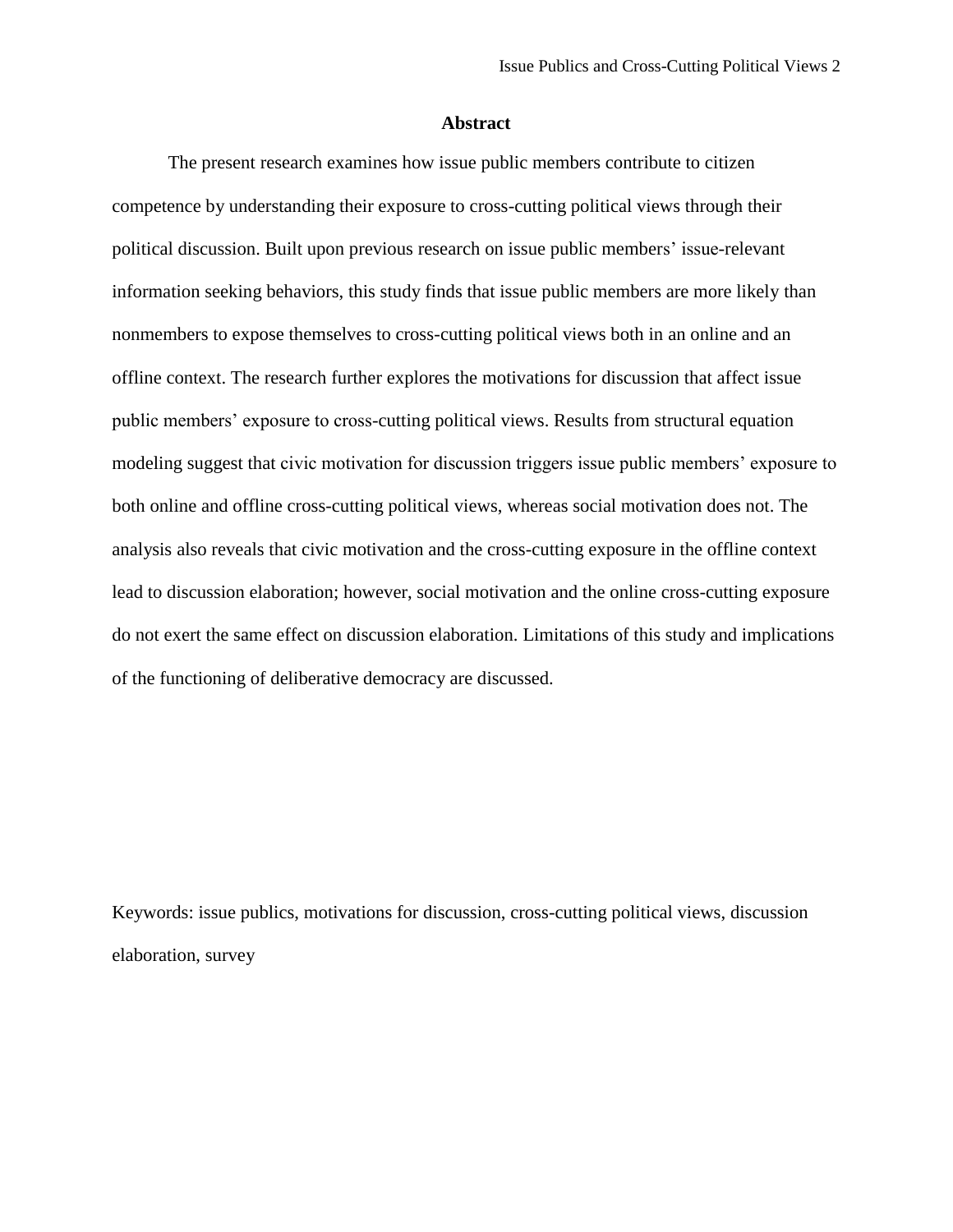## **Issue Publics and Cross-Cutting Political Views:**

# **Assessing the Mediating Effects of Motivations for Discussion on Exposure to Political Difference and the Contribution to Discussion Elaboration**

The concept of issue publics refers to individuals who stay committed to learning about a specific topic of great importance, while paying little attention to other issues being discussed in the public arena. [\(Converse, 1964\)](#page-31-0). It was offered as an alternative perspective to explain why citizens may not have mastery over a wide range of political issues but rather may be concerned with particular issues on the basis of their values, identities, and interests. Therefore, they are well informed about issues of their interest, but do not necessarily care about subjects beyond the ones they are concerned about [\(Converse, 1964\)](#page-31-0). Previous research also identified issue public members' issue-relevant information seeking behavior and found that they tend to rely on the Internet as this medium provides diversified contents and allows a high level of selective exposure to obtain information related to those issues they are invested on. Their information seeking behavior also result in their high domain-specific knowledge (Kim, 2009). However, the questions left unanswered concern whether issue public members' exposure to issue-relevant information relates to exposure to counterattitudinal or dissimilar political views.

Although the exposure to cross-cutting political views among issue public members has not been examined, research on personal issue importance hypothesis sheds light on the issuerelevance exposure [\(Iyengar, Hahn, Krosnick, & Walker, 2008\)](#page-32-0). Selective exposure research based on the cognitive dissonance theory emphasizes individuals' active avoidance strategy to minimize their dissonance [\(Festinger, 1957\)](#page-32-1), while issue-relevance exposure emphasizes other factors other than reduce dissonance that can intrigue selective exposure. For example, it is plausible that people selectively seek information for a communicatory or information utilitarian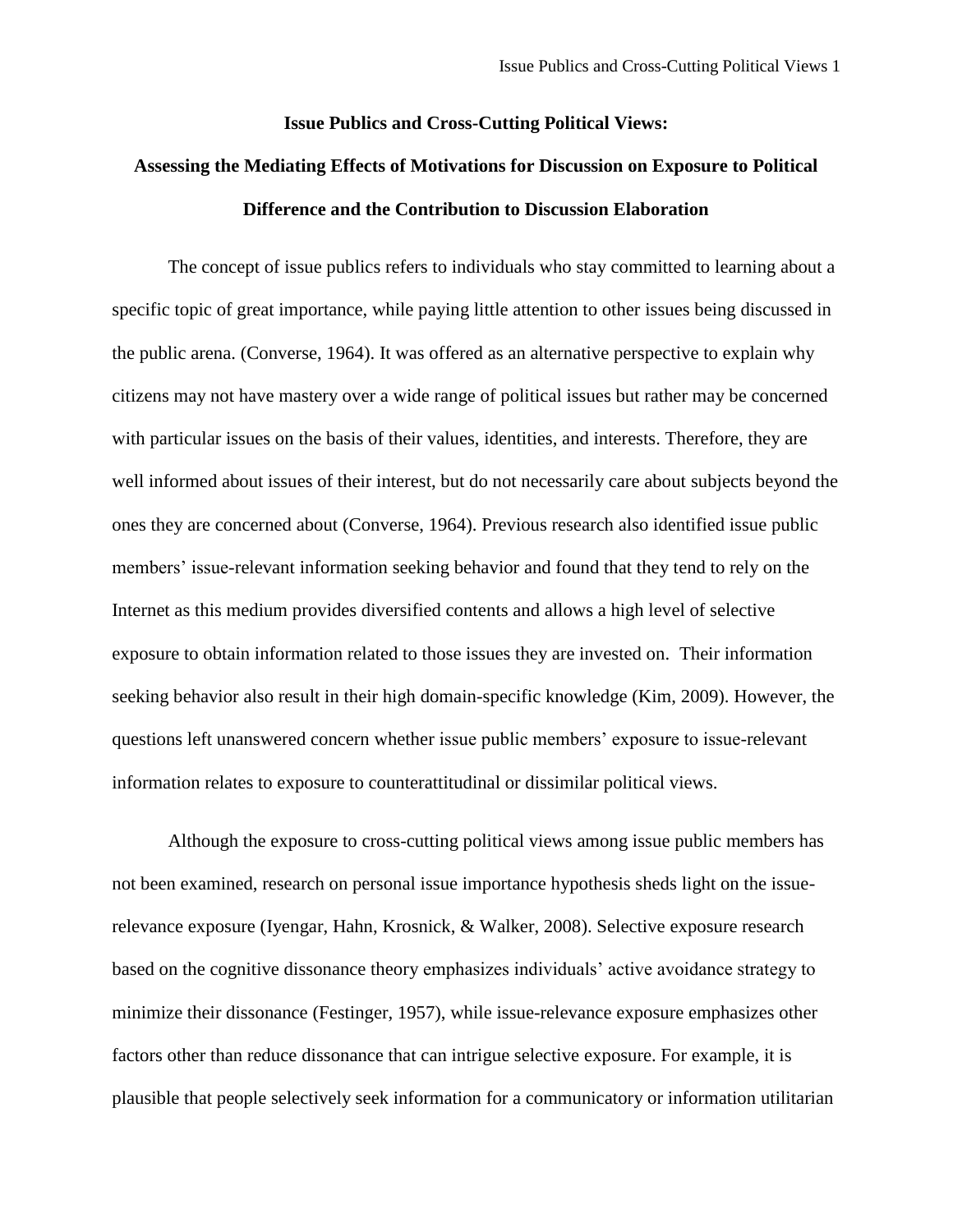purpose. By attaching attitude importance to an issue, individuals become the members of that specific issue public. Issue public members are therefore concerned about and involved in the issues [\(Krosnick, 1990\)](#page-33-0). From this perspective, they are more likely to acquire comprehensive information about the issues in which they have their membership, and at the same time have a greater opportunity to expose themselves to cross-cutting viewpoints.

Addressing the role of exposure to cross-cutting political views in issue public members' political discussion is essential to explore how they contribute to the functioning of deliberative democracy. We, therefore, first examines if issue public members tend to expose themselves to cross-cutting political views in face-to-face and online forms of political discussion. Based on the research on the effects of motivations on face-to-face and online political discussion, we further investigates to what extent civic and social motivations for discussion affect exposure to offline and online cross-cutting political views. Also, we proposes motivations as mediators in influencing the relationship between issue public membership and exposure to cross-cutting political perspectives.

Lastly, we seeks to further the literature by understanding not only the cross-cutting exposure itself, but also how the exposure will lead to discussion elaboration, which is a core consequence of deliberative public opinion from political discussion and exposure to crosscutting political perspectives (e.g., [Mutz & Mondak, 2006;](#page-33-1) [Price, Cappella, & Nir, 2002\)](#page-33-2). What has been missing in this area of inquiry is how motivations for discussion and exposure to crosscutting political perspectives influence discussion elaboration, especially when a specific type of citizens—issue public members—is taken into consideration. Thus, we examine the relationship to understand the influence in political deliberation.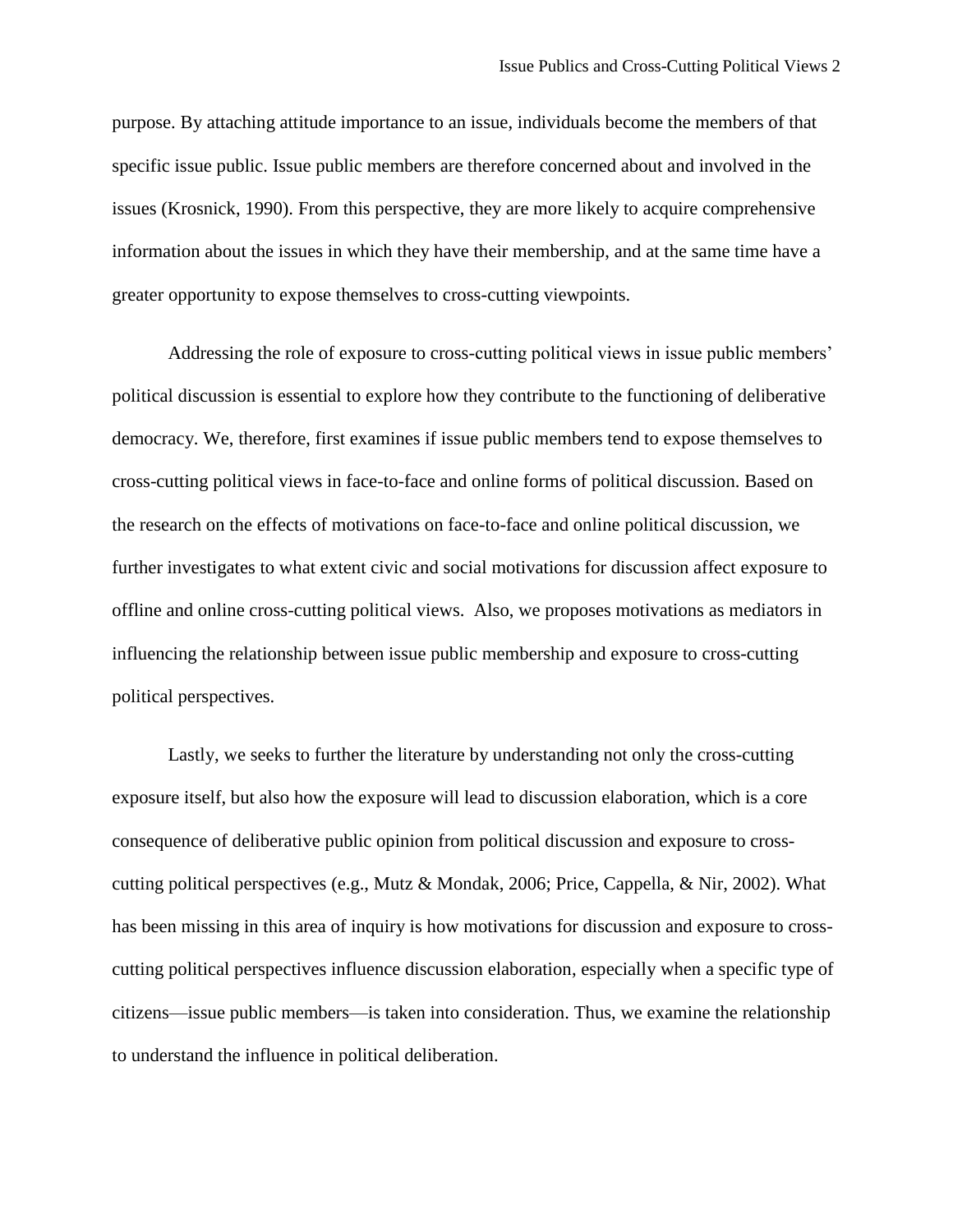# **Literature Review**

# *Issue Publics and Exposure to Cross-Cutting Political Views*

The role of informed citizens in politics is considered an important factor to keep democracy sound and healthy. Some scholars express concern about citizens' decreasing level of political knowledge and their increasing level of political apathy, which is harmful to the development of democratic society (e.g., [Converse, 1964,](#page-31-0) [1970;](#page-31-1) [Delli Carpini & Keeter, 1996;](#page-31-2) [Downs, 1957\)](#page-31-3). Other scholars disagree with the argument, saying that citizenry does not have knowledge on a wide range of issues, but they focus on specific issues based on their interests, values, and identities [\(Almond, 1950;](#page-31-4) [Converse, 1964;](#page-31-0) [Iyengar, 1990;](#page-32-2) [Kim, 2009;](#page-32-3) [Krosnick &](#page-33-3)  [Telhami, 1995\)](#page-33-3). Therefore, they argue that publics develop among multiple groups of people focusing on diverse issues. This organizational occurrence is known as issue publics and these pluralistic issue publics in aggregation can contribute to the democratic society as much as what the attentive public (i.e., the sophisticated elites, the high socio-economic groups, the welleducated citizens).

The underlying assumption for the issue publics comes from the premise that people have few resources and little time to gather information on every political issue. Therefore, they only pay attention to a handful of issue and are highly informed and knowledgeable about their interest area [\(Kim, 2009\)](#page-32-3). In addition, people do not need to be well educated to form attitudes towards issues [\(Krosnick, 1990\)](#page-33-0). Instead, the personal importance on the particular issues functions as a strong incentive to be the issue publics [\(Krosnick, 1990;](#page-33-0) [Krosnick & Telhami,](#page-33-3)  [1995\)](#page-33-3).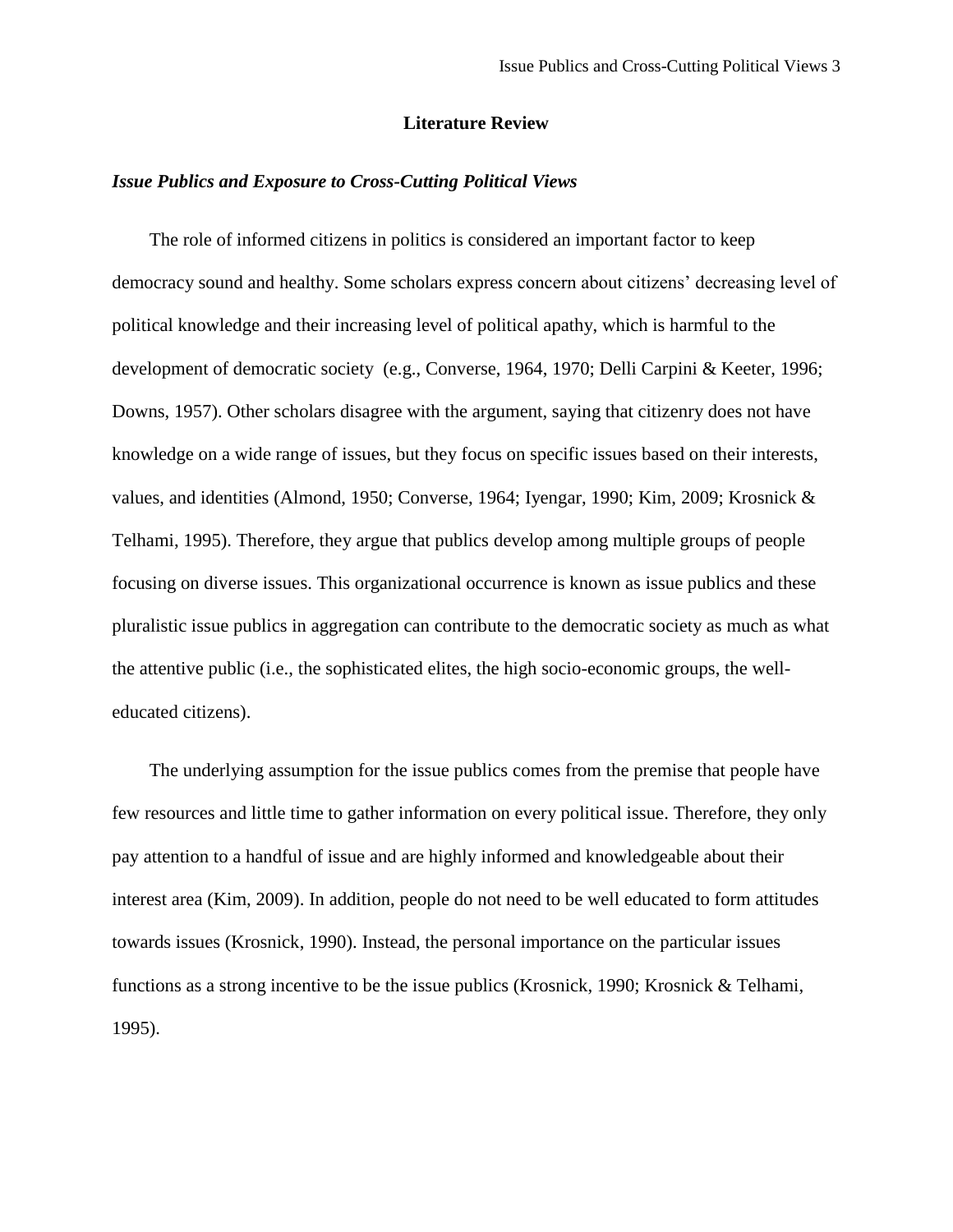In light of this, it is assumed that the issue publics have distinctive characteristics in forming attitude and seeking information. Issue public members develop their domain-specific knowledge on the issue and attitude towards to the issue by selectively exposing themselves to the issues they are involved in. As a result, their issue-relevance exposure may be different from the traditional concept of selective exposure that assumes people crave for likeminded opinion or consonant information, and actively avoid counter-attitudinal information [\(Festinger, 1957\)](#page-32-1).

Kruglanski's [\(1990\)](#page-33-4) classification of different motivated selective exposure from his lay epistemics theory can shed light on issue public members' issue-relevance exposure. The first type of motivated selective exposure is the need for closure (i.e., preservation goal), which deviates from the accuracy goals with a tendency of avoid dissonance information. Individuals with need for closure desire for a preferred answer. Once they find information supporting their beliefs, they will avoid non-likeminded and non-supportive information, and freeze in information seeking in the early stage. This type of motivated selective exposure therefore resonates to cognitive dissonance theory [\(Festinger, 1957\)](#page-32-1). Individuals stay in their comfort zone by keeping their psychological equilibrium balances in a way they prefer consistent messages with their views. Previous research has adopted this type of selective exposure to understand politically motivated reinforcement seeking, such as partisan media use (e.g., [Garrett, 2009;](#page-32-4) [Stroud, 2008,](#page-34-0) [2010\)](#page-34-1). They found that people exercise their partisan-based selective exposure by exhibiting a preference for consonant political information or attitude consistent messages that reinforce their pre-existing opinions (e.g., [Garrett, 2009;](#page-32-4) [Stroud, 2008,](#page-34-0) [2010\)](#page-34-1).

However, not all information seeking behaviors is trying to avoid dissonance. The second type of motivated selective exposure is a need to avoid closure (i.e., accuracy goal), which indicates that people are afraid of invalidity information and worried about incorrect answers.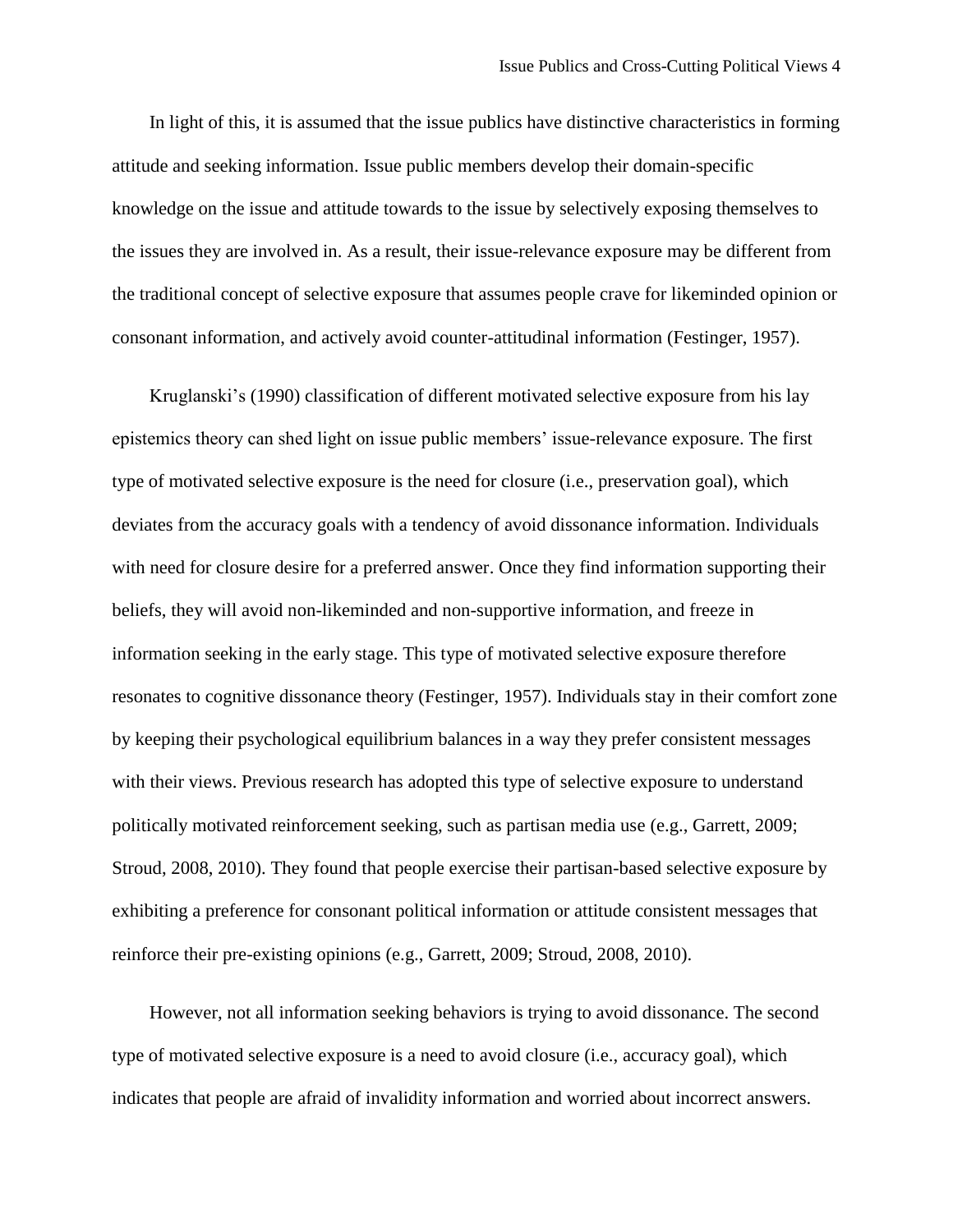Individuals with need to avoid closure have the goal to search for more information that can help them obtain accurate answers, which in turn will increase the exposure to different and crosscutting views. Kim [\(2007\)](#page-32-5) found that individuals with the need to avoid closure are more likely to expose themselves to compensatory information and they showed greater degree of unbiased information gathering than those with the need for closure. The characteristics of individuals with need to avoid closure are similar to the issue public members' characteristics because they are motivated to obtain diverse information about the issue they concern as they develop interest and attitudes of personal importance to the issues. In line of the reasoning, this type of motivated selective exposure lends itself to explain issue-relevance selective exposure.

Knoblock-Westerwick and Meng [\(2009\)](#page-33-5) found that selection of counterattitudinal information existed among individuals with higher attitude importance. The finding suggests that issue public members who consider an issue personally important may tend to select opposing information when they exercise their issue-relevant exposure. Furthermore, issue public members' extremity in attitudes towards the issues can work as a leverage to expose themselves to the opposing views because they have strong self-conviction that they do not tend to be swayed by counter-attitudinal message [\(Knobloch-Westerwick & Meng, 2009\)](#page-33-5). In this case, they are more likely to feel free to cross to opposing views without a fear of changing attitudes.

It is worth noting that Kim (2009) found that issue public members are more likely than nonmembers to use the Internet because the high level of selectivity on the Internet allows issue public members to select issue-relevance information. We, therefore, examine not only the exposure of cross-cutting political views in the face-to-face political discussion, but also the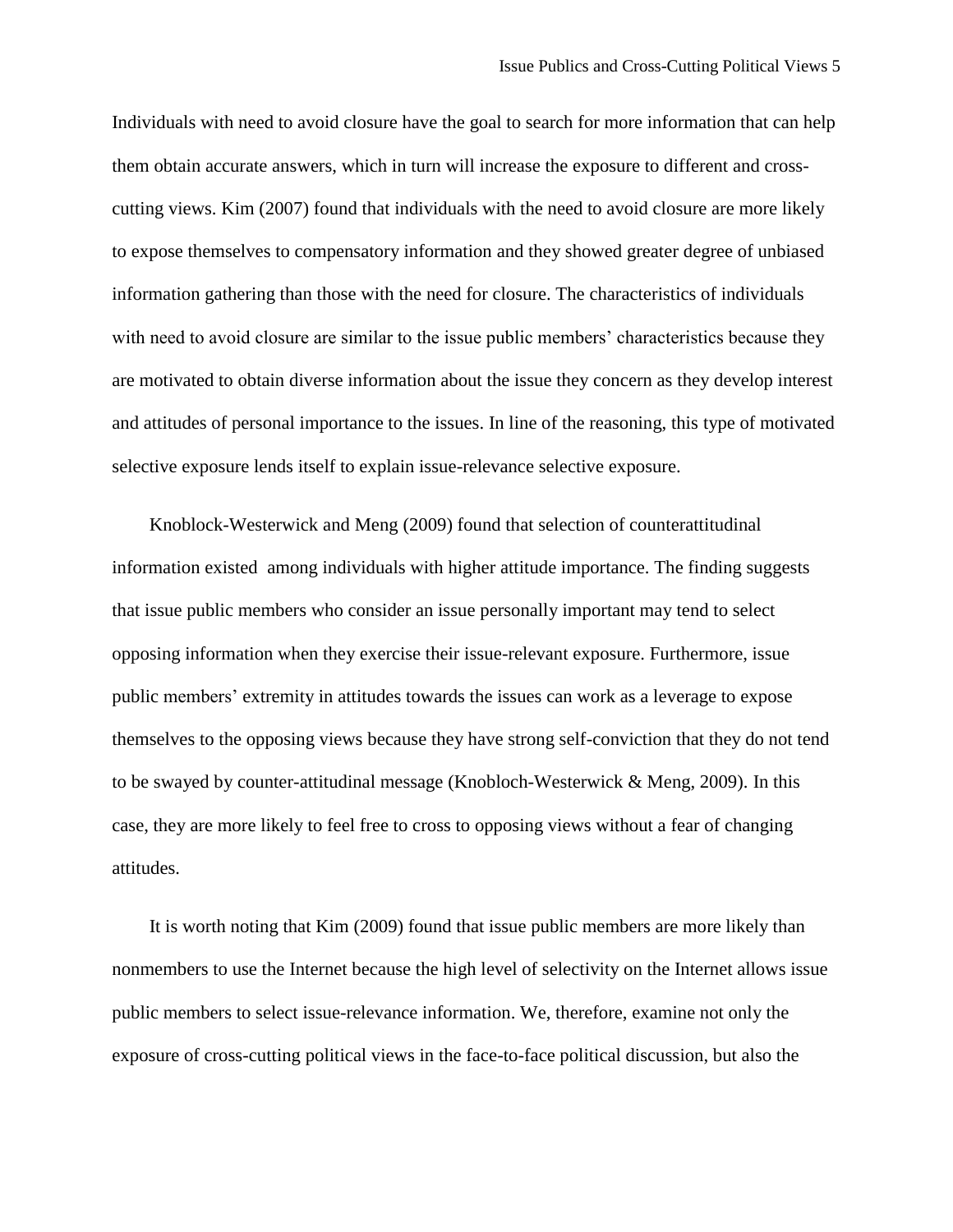online form of exposure to cross-cutting political views. Taking all into consideration, the following hypotheses are proposed:

**H1a**: Issue public members are more likely than nonmembers to expose themselves to offline cross-cutting political views

**H1b**: Issue public members are more likely than nonmembers to expose themselves to online cross-cutting political views

#### *Motivations for Discussion and Exposure to Cross-Cutting Political Views*

Communication researchers have identified two distinct goals that explain why individuals engage in face-to-face and mediated forms of the interaction with others regarding public affairs: Instrumental and relational goals [\(Knapp & Daly, 2002\)](#page-32-6).

The instrumental goal suggests that individuals participate in the political discussions in order to acquire information, shape and articulate opinions, or even further convince others [\(Conover, Searing, & Crewe, 2002;](#page-31-5) [Eveland, Morey, & Hively, 2011;](#page-32-7) [Huckfeldt & Sprague,](#page-32-8)  [1987;](#page-32-8) [Huckfeldt & Sprague, 1991\)](#page-32-9). These purposive intentions for the participation in the discussion play influential roles in contributing to the deliberative discussion on public affairs because a wide range of opinions presented by engaging citizens (e.g., [Fishkin, 1992,](#page-32-10) [1995;](#page-32-11) [Gastil, 2008;](#page-32-12) [Habermas, 1996\)](#page-32-13). Put simply, the instrumental goal is highly civic-motivated as individuals are exposed to diverse opinions to stay informed about public affairs and express their opinions [\(Valenzuela, Jeong, & Gil de Zúñiga, 2011\)](#page-34-2).

On the other hand, the relational goal can be categorized as social motivation for "everyday talk" [\(Valenzuela, et al., 2011\)](#page-34-2). Instead of expecting concrete benefits of dialogue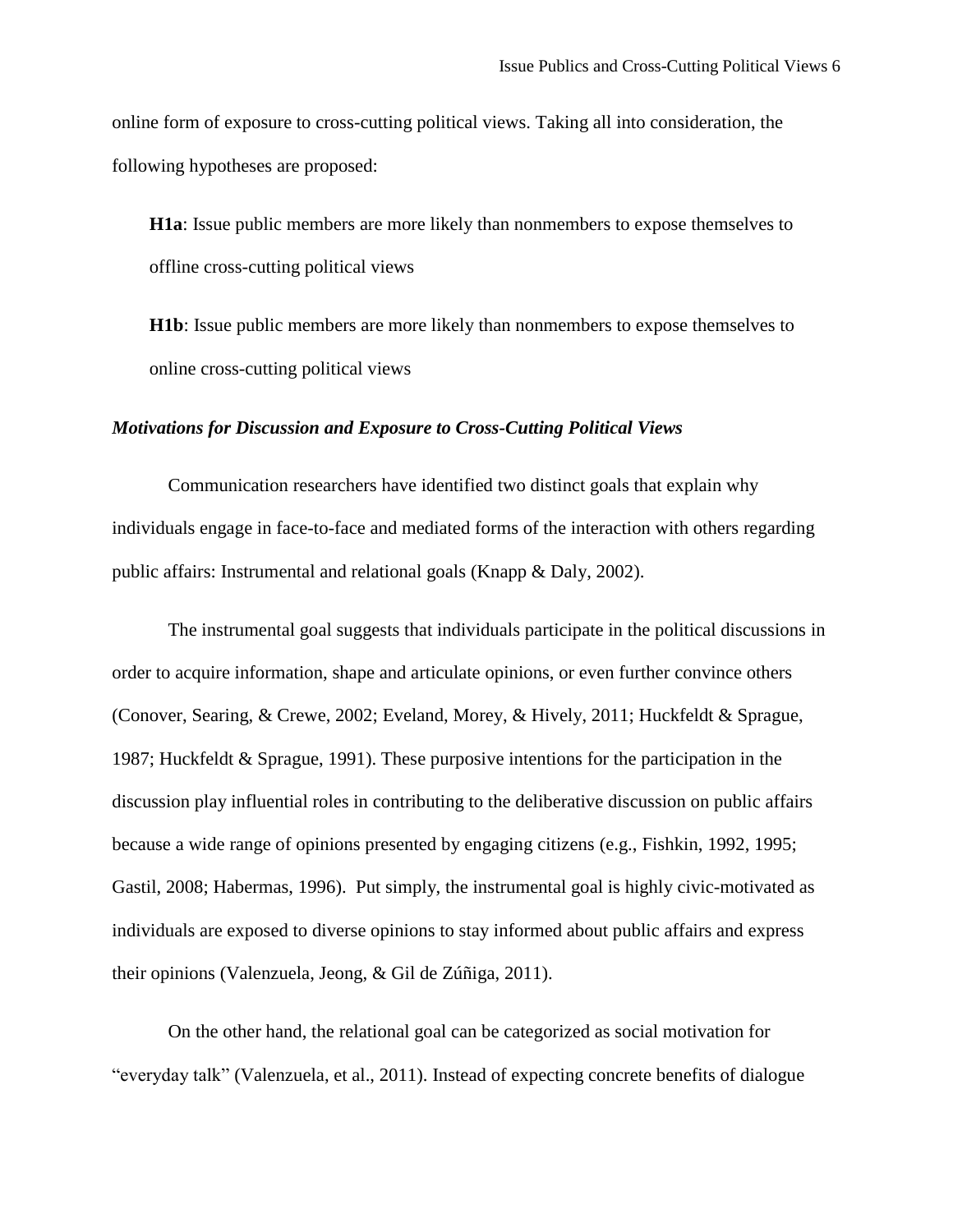with others, individuals initiate casual talk on politics in a way of striking up conversation with an acquaintance for social reasons [\(Eveland, et al., 2011;](#page-32-7) [Guerrero, Andersen, & Afifi, 2010\)](#page-32-14). Casual talk with the acquaintance has certain characteristics which are not mindful, contemplative, or well thought out [\(Mansbridge, 1999\)](#page-33-6). Therefore, people may treat politics and public affairs as another form of sports or entertainment for casual relaxation or pleasure [\(Rubin,](#page-33-7)  [Perse, & Barbato, 1988;](#page-33-7) [Schutz, 1966\)](#page-33-8).

The casual talk on the current affairs may lead citizens to accumulate a certain level of information on developing their political views [\(Walsh, 2004,](#page-34-3) [2007\)](#page-34-4). However, the relational goals play a limited role in encouraging individuals to engage in civic activities on the public sphere. Even though they do not have direct influence on civic engagement, an indirect relationship can be found through face to face and computer mediated communication [\(Valenzuela, et al., 2011\)](#page-34-2). While these two motivations are considered equally important for citizens to engage in political discussion, they may exert influence on the exposure to crosscutting political views in the political discussion. Since we know little about motivations for discussion and exposure to cross-cutting political views, the following research questions are proposed:

**RQ1a:** What is the relationship between motivations for discussion and exposure to offline cross-cutting political views?

**RQ1b:** What is the relationship between motivations for discussion and exposure to online cross-cutting political views?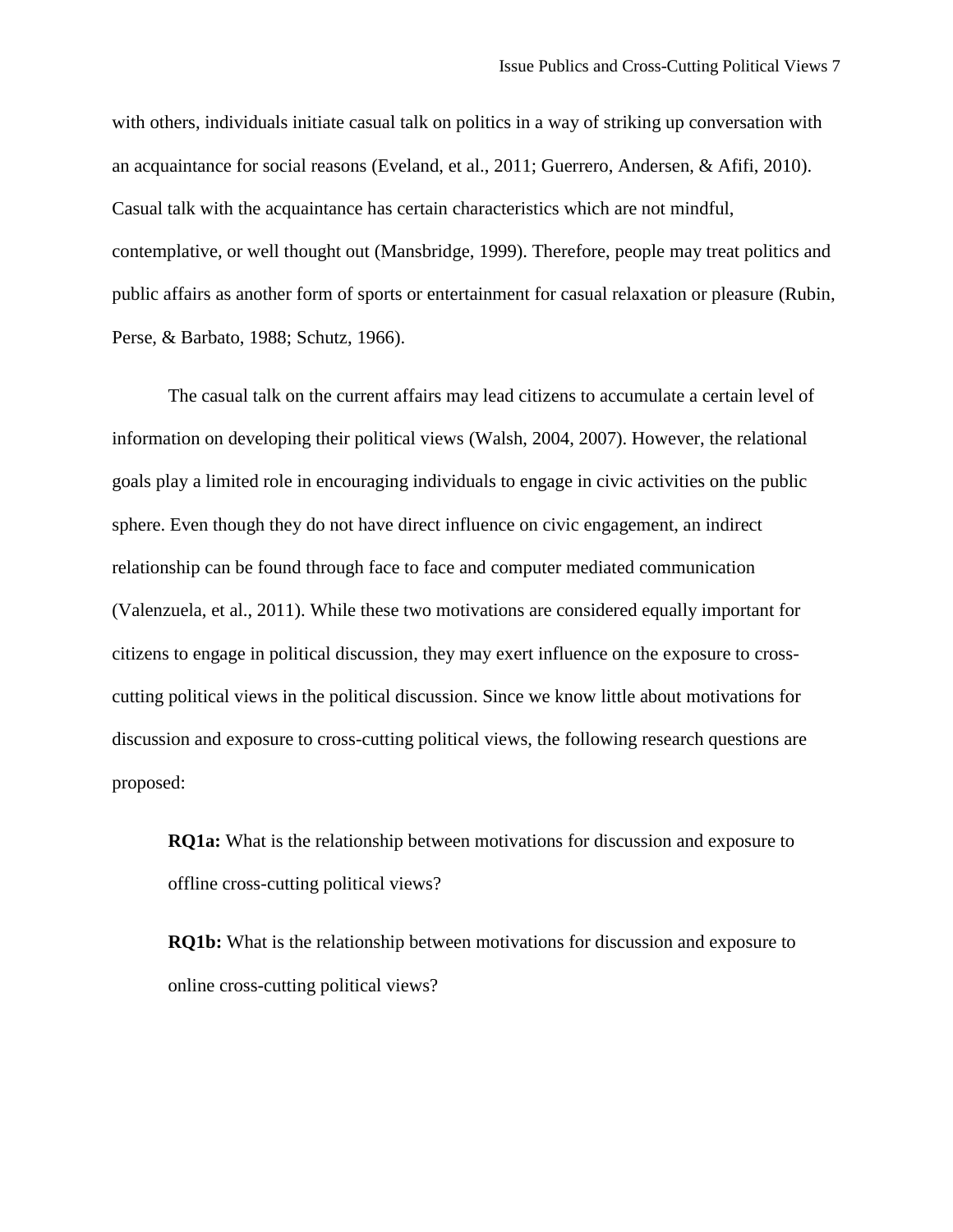# *Mediation Effects of Motivations for Discussion*

Drawing on the aforementioned relationship between issue public members and their exposure to cross-cutting political views, and the factors of civic and social motivation for discussion in influencing the exposure to cross-cutting political views, this study proposes that motivations for discussion may have unique effects that mediate the relationship between issue public membership and exposure to cross-cutting political views. Since little is known about issue public members' civic and social motivations for discussion and the cross-cutting exposure, we therefore posit the following research questions. Through these research questions, we can also understand if civic and social motivations exert their mediating effect differently on crosscutting exposure when it comes to issue public members.

**RQ2a:** Does motivations for discussion mediate the relationship between issue public membership and exposure to offline cross-cutting political views?

**RQ2b:** Does motivations for discussion mediate the relationship between issue public membership and exposure to online cross-cutting political views?

#### *The Contribution to Discussion Elaboration*

This study not only explores the factor—motivations for discussion—that influence issue public members' exposure to cross-cutting political views, but it also aims to understand the consequence of the relationship. In other words, to what extent issue public members may contribute to citizen competence—discussion elaboration through their motivations for discussion and exposure to cross-cutting views.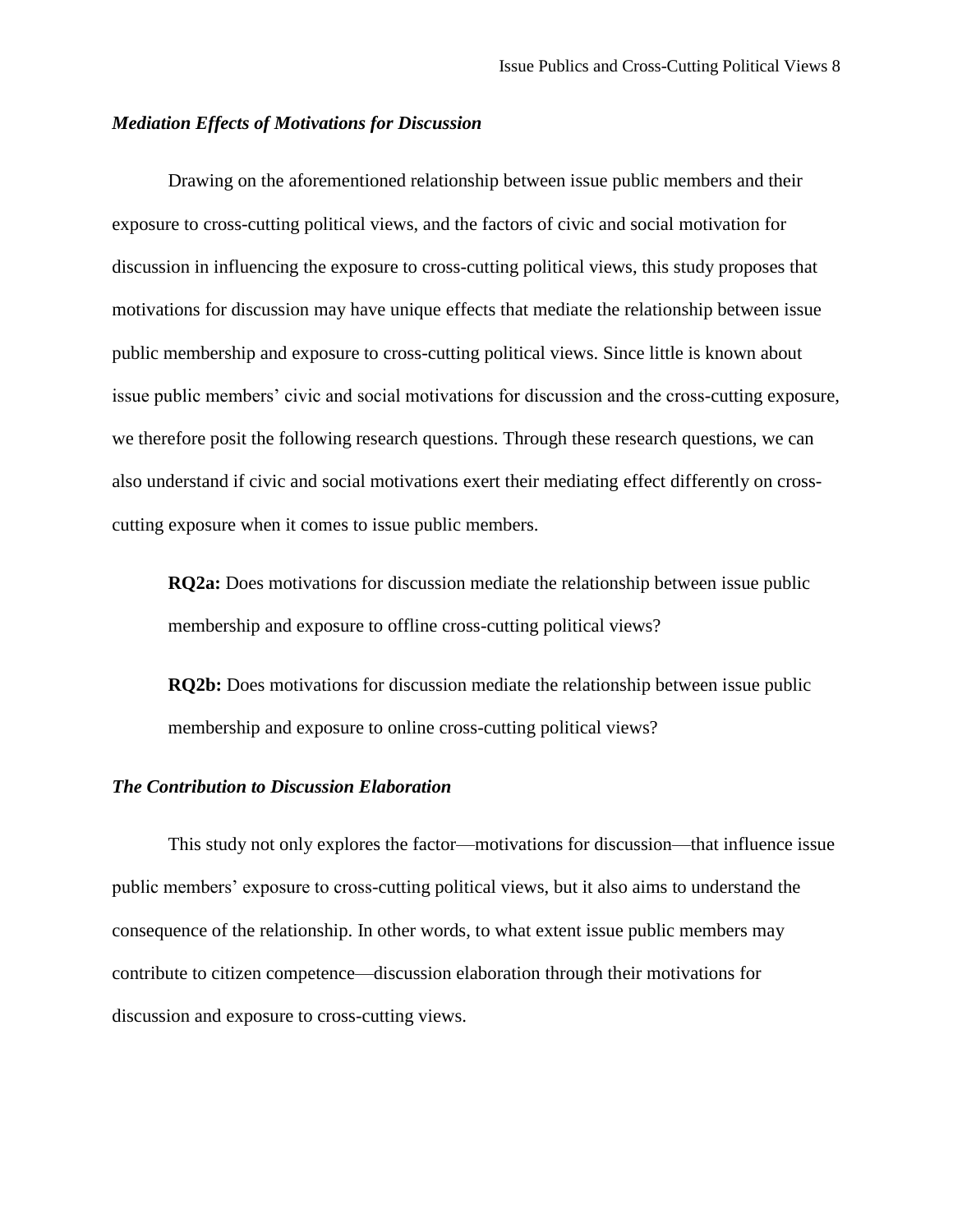Elaboration [\(Eveland, 2001\)](#page-31-6) was defined as "the process of connecting new information to other information stored in memory, including prior knowledge, personal experiences, or the connection of two new bits of information together in new ways" (p.573). It plays an important role in facilitating information learning (e.g., [Eveland, 2001;](#page-31-6) [Eveland & Dunwoody, 2002\)](#page-31-7), and it also serves as a critical mediator that affects the relationship between news media use and political attitudes or behaviors [\(Cho et al., 2009;](#page-31-8) [Eveland, 2001,](#page-31-6) [2004;](#page-31-9) [Eveland & Thomson,](#page-32-15)  [2006;](#page-32-15) [Shah et al., 2007\)](#page-33-9).

Motivation was identified as one of the factors that can affect how individuals cognitively process information [\(Eveland, 2001,](#page-31-6) [2002\)](#page-31-10). First, when individuals expect themselves to participate in political discussion about certain topic in the future, which is called the communicatory utility motivation, they will devote more effort to process the news about that topic when they were first exposed to the information [\(Eveland, 2004;](#page-31-9) [Scheufele, 2002\)](#page-33-10). In other words, the communicatory utility motivations will produce greater cognitive elaboration on the news content.

In addition, surveillance gratifications seeking, a common motivation for news media use can encourage elaboration (e.g., [Becker, 1979;](#page-31-11) [Blumler, 1979;](#page-31-12) [McLeod & Becker, 1981\)](#page-33-11). When individuals are motivated to obtain information about their society and environment, they will engage in greater information process—elaboration—so that they can successfully learn from the news content [\(Eveland, 2001\)](#page-31-6).

The motivations of communicatory utility and surveillance for news media use can shed light on civic motivation for discussion. As aforementioned, civic motivation for discussion indicates that individuals participate in political discussion is because they want to obtain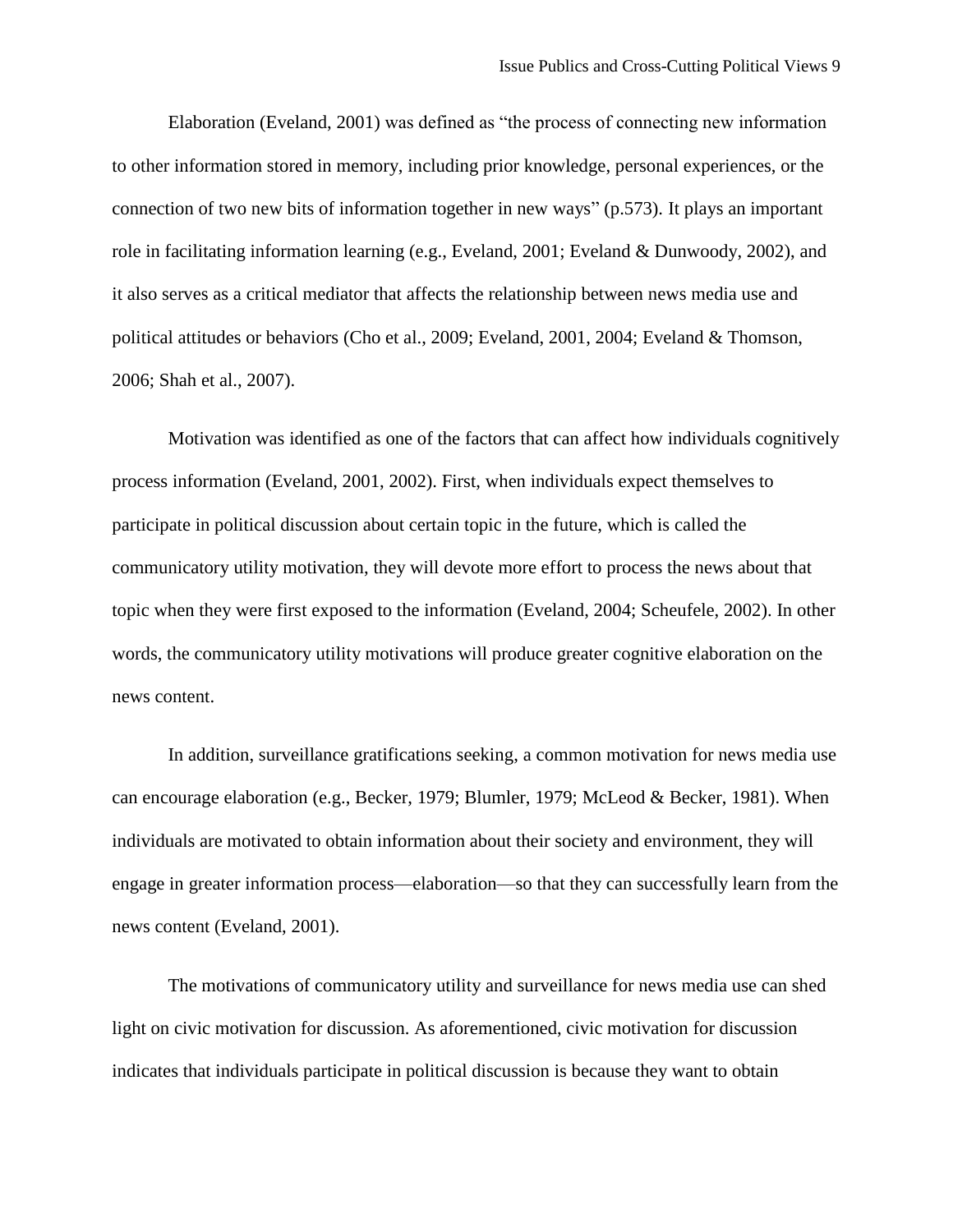information and develop their opinions or persuade others. In light of the reasoning, individuals with civic motivations would be more likely than others to anticipate their future discussion on a topic, and they would also be engaged in the political information related to their environment and their daily lives in order to be a good neighbor and citizen. Accordingly, civic motivation for discussion should have effect on discussion elaboration. However, this relationship may or may not extend to social motivation for discussion because of its relational goals and the nature of casual conversation in daily lives. As previous research has not explored the relationship between motivations for discussion and discussion elaboration, we cannot anticipate the nature of the relationship between these types of motivations on discussion elaboration. We therefore posit the following research question:

**RQ3:** What is the relationship between motivations for discussion and discussion elaboration?

The engagement in political discussion also facilitates the information processing elaboration [\(Eveland, 2001;](#page-31-6) [McLeod et al., 1999\)](#page-33-12). When individuals participate in discussion, they need to make effort to understand the topics of the discussion, and articulately express themselves after a thorough organizing of their thought [\(Benhabib, 1996\)](#page-31-13). In addition, exposure to diverse perspectives can allow them to evaluate the pros and cons [\(Benhabib, 1996\)](#page-31-13). Cappella, Price, and Nir [\(2002\)](#page-31-14) also found that individuals' engagement in interpersonal discussion is positively related to the adoption of complex concept and the reasoning of one's own and others' opinions. Thus, when individuals participate in interpersonal discussion, they are likely to elaborate their discussion.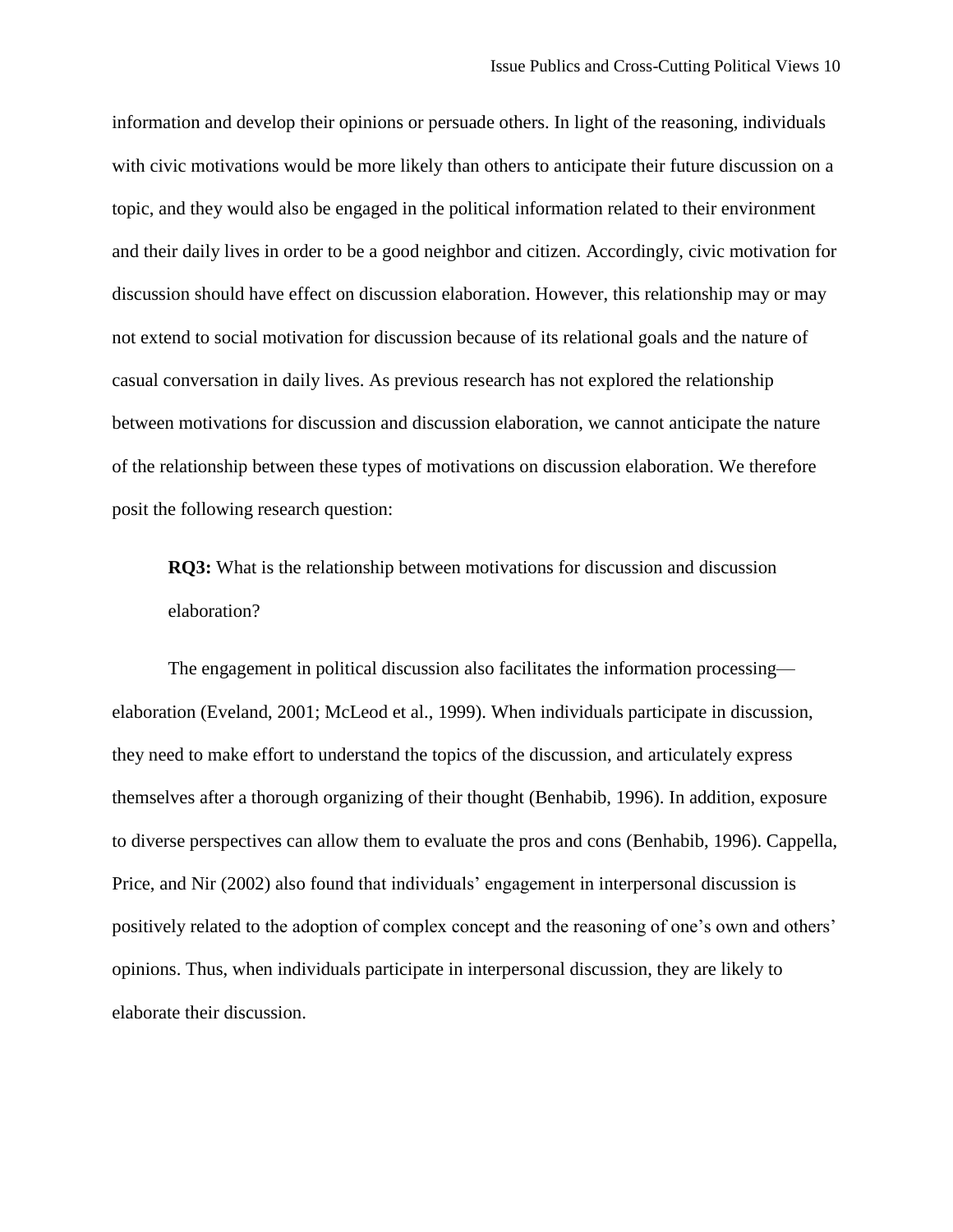More importantly, when the discussion involves diversity and disagreement, it creates larger pool of information and increases individuals' knowledge of rationales for other political perspective [\(Hively & Eveland, 2009;](#page-32-16) [Mutz & Mondak, 2006\)](#page-33-1). While individuals try to respond to challenges from others, they produce more reasons for their own arguments [\(Cappella, et al.,](#page-31-14)  [2002\)](#page-31-14), thereby leading to a more comprehensive evaluation and balanced judgments [\(Meffert,](#page-33-13)  [Guge, & Lodge, 2004;](#page-33-13) [Mutz, 2002;](#page-33-14) [Sniderman, 1981\)](#page-34-5). In this sense, exposure to cross-cutting political views in the discussion can facilitate individuals' discussion elaboration.

The relationship, however, should be cautiously examined whether or not the crosscutting exposure occurs in an online or an offline setting. While political discussion has been carried from the face-to-face condition to the online environment, scholars have argued whether the online deliberation can generate positive effects on citizen competence and democratic society. Some scholars suggest that online political messaging can result in elaboration that is comparable to face-to face discussion because it has the deliberative nature of political discussion [\(Cho, et al., 2009;](#page-31-8) [Shah, Cho, Eveland, & Kwak, 2005;](#page-33-15) [Shah, et al., 2007\)](#page-33-9). If individuals participate in opinion exchange with actively express and defend themselves, elaboration can occur without face-to-face contact [\(Delli Carpini, 2004;](#page-31-15) [Lindeman, 2002\)](#page-33-16).

However, other scholars are skeptical of the beneficial role of online deliberation. Online deliberation may be less effective because it lacks social context cues and cannot exchange emotionally complex messages [\(Daft & Lengel, 1984;](#page-31-16) [Short, Williams, & Christie, 1976\)](#page-34-6). Moreover, the online setting is easier than the offline environment to generate irrational message and polarized attitude due to anonymity or in-group out-group discrimination (e.g., [Lea &](#page-33-17)  [Spears, 1991;](#page-33-17) [Postmes, Spears, & Lea, 1998;](#page-33-18) [Spears & Lea, 1992;](#page-34-7) [Sunstein, 2001\)](#page-34-8). Thus, online discussion may not have a positive relationship with discussion elaboration.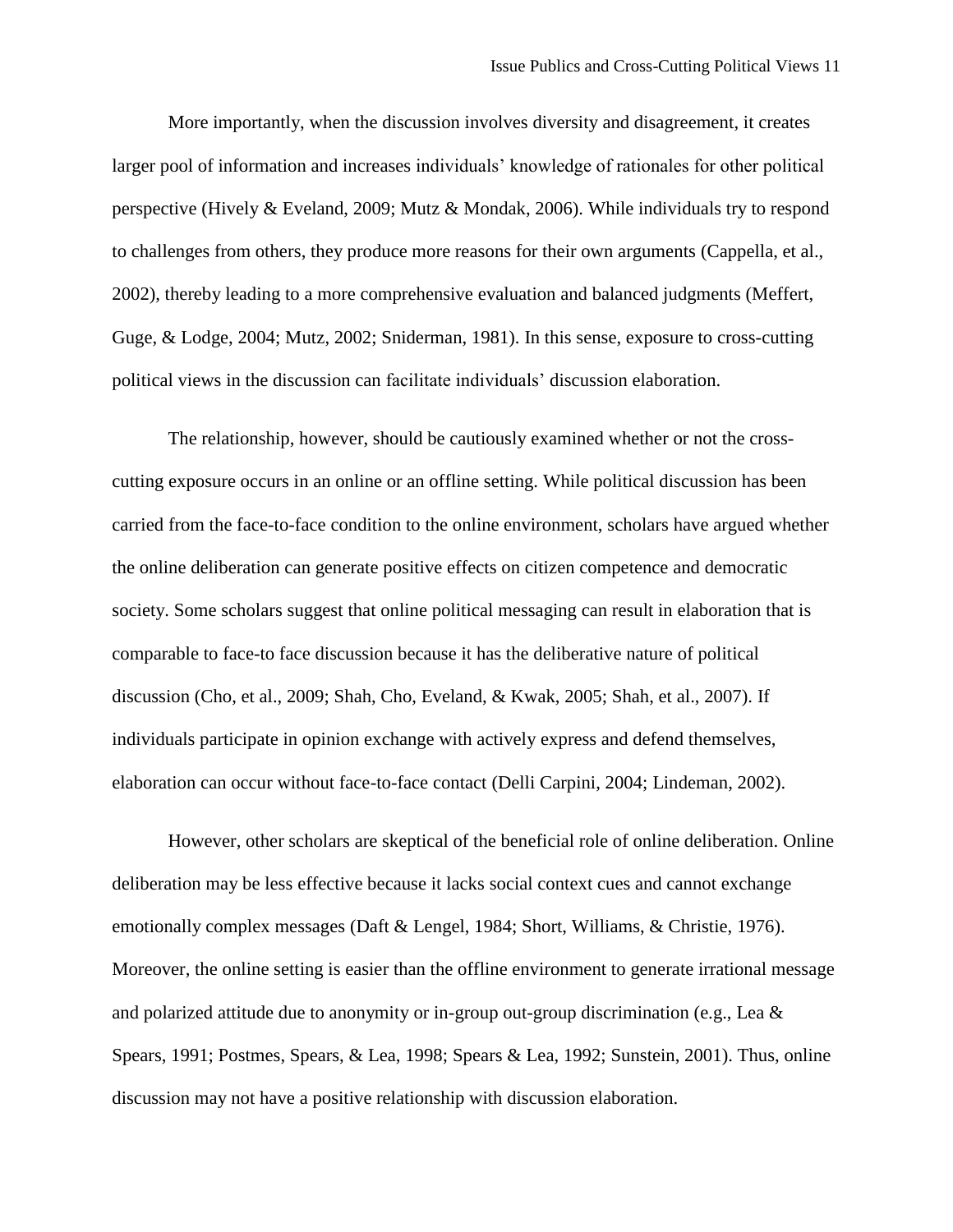Previous research has not yet reached a conclusion on the relationship between exposure to cross-cutting political discussion in two different settings —offline and online — and discussion elaboration. We also know little about the consequences of issue public members' exposure to cross-cutting political perspectives; as a result, this study addresses an important research questions:

**RQ4:** What is the relationship between exposure to cross-cutting political views and discussion elaboration?

#### **Method**

#### *Data*

The data set used in this study is based on a two-wave national panel administered by the XX Research Unit at the [author's university]. The analyses reported here were confined to respondents interviewed for the second wave, which assessed their personal issue importance to the immigration issue, motivations for discussion, exposure to cross-cutting political perspectives, and discussion elaboration. Both waves of study were administered online using an online surveyor. The first wave of the survey was conducted to U.S. adults from across the country between late December 2008 and early January 2009. For a more accurate representation of the U.S. population, the XX Research Unit based this national sample on the gender and age quota reported in U.S. Census. Of the 8,568 participants, 1,159 completed the survey. The response rate (AAPOR PR3) for the first wave panel was 23%, which is an acceptable rate for panel web-based surveys (Goritz, Reinhold, & Batinic, 2002). In the second wave of the survey, conducted in July 2010, 312 of the original interviewees completed the questionnaire, for a retention rate of 27% (for more detail, see Appendix). Considering the second wave of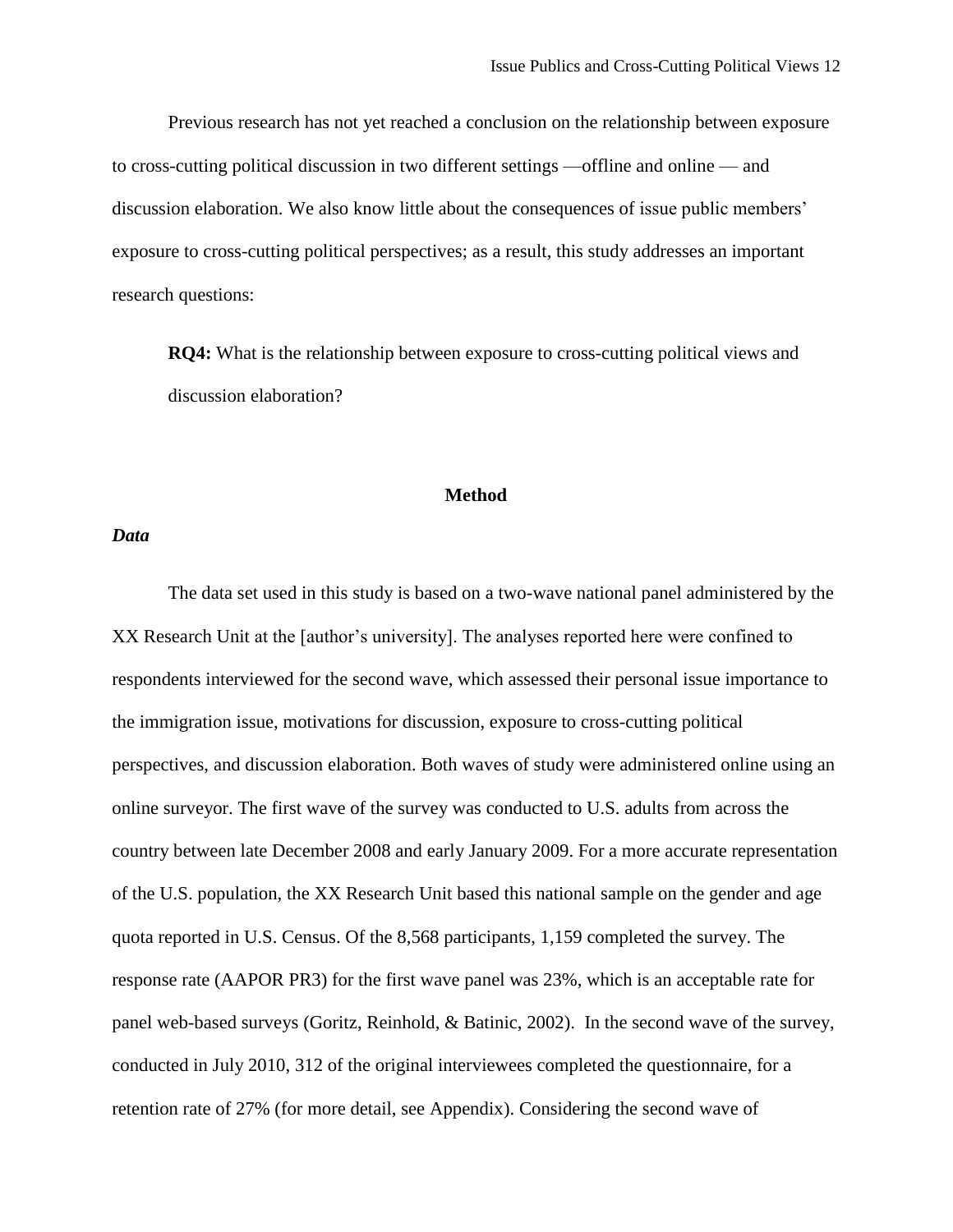respondents was better educated, the data was weighted by education so that the different education levels were exact to the proportion provided by the US census.

# *Focus Issue*

Immigration was chosen for this study because this issue has been a controversial public topic throughout the U.S. history [\(Tichenor, 2002\)](#page-34-9). In the last decades, particularly, the Mexican immigration has raised intense public debates regarding policy making and social consequences. For example, Arizona Immigration Law, which aims to against undocumented immigrants, was passed in 2010. It received great attention from the media and the public and intrigued demonstrations among protestors. Facebook groups were formed for people to share their opinions and to oppose or support the Arizona Immigration Law as well. According to Pew Research Center, 10% of the Americans named Mexican immigration the most important problem facing the country, which reach the highest level in 20 years [\(Brader, Valentino, &](#page-31-17)  [Suhay, 2008\)](#page-31-17). In addition, it was a major issue that influenced citizens' attitudes and voting choices in the 2008 presidential election [\(Brader, et al., 2008\)](#page-31-17). While people's attitude toward immigration was found highly associated with prejudice and group identity [\(Kinder, 2003\)](#page-32-17), the topic elicits strong views in different groups of people. Some emphasize the concerns about economic and cultural treat brought by immigrants, and some support legalization for illegal immigrants through policies and against racial profiling. Also it is relevant to note recent studies that highlight the importance that selective media exposure and political discussion may have in influencing people's attitudes towards Mexican Immigration (Gil de Zúñiga, Correa, & Valenzuela, in press). Immigration, therefore, serves as an idea issue topic example in this present study to examine to what extent people are involved in this issue, and how it relates to their opinion expression, and political behaviors.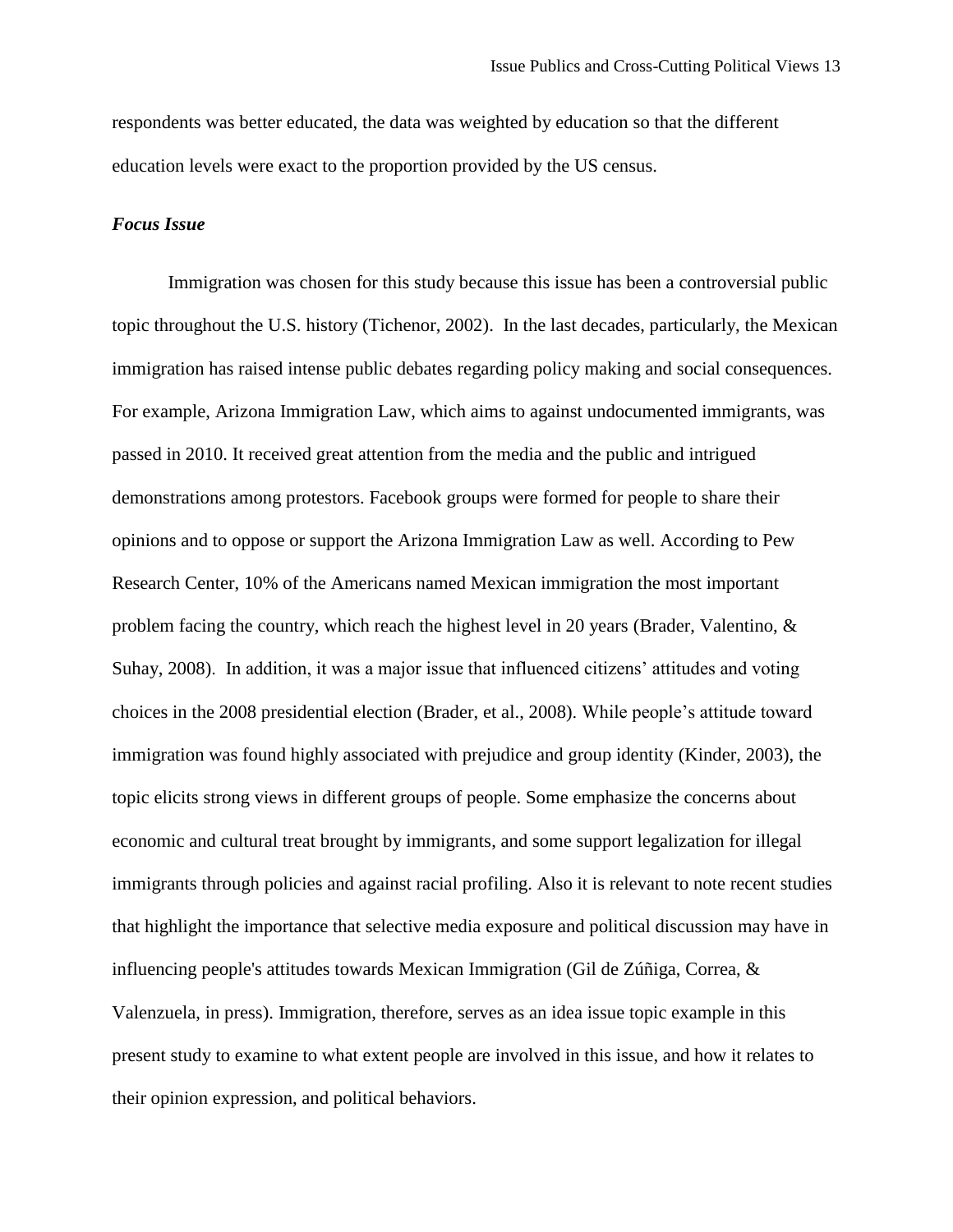# *Measurement*

 $\overline{\phantom{a}}$ 

*Issue publics (personal issue importance).* Respondents were asked to rate to what extent the issue of immigration from Mexico is personally important to them. The answer ranged from  $1 =$ "*not at all important*" to  $10 =$ "*extremely important*" ( $M = 6.66$ ,  $SD = 2.85$ ). Following conventional measures adopted by previous research to identify issue public members (e.g., Kim, 2009), if an individual who rates an issue as more important than the mean score, then he or she belongs to that issue public.  $\frac{1}{1}$  Therefore, members of the immigration issue public in this study are defined as those who rate the immigration issue higher than the mean score on the personal issue importance scale.

*Civic motivation for discussion.* The measurement that tapped into respondents' civic motivation for discussion is related to being informed of public affairs, opinion formation or expression, and persuasion, while social motivation for discussion is about socializing, entertaining, and maintaining relationship. These items were adopted from the measurement in previous literature on motivations for political discussion (Conover, Searing, & Crewe, 2002; Eveland, Morey, & Hively, 2009), media use (Rubin & Perse, 1987), and political participation (Miller & Snyder, 2009). In addition, civic motivation and social motivations for discussion as two distinct types of motivations for discussion was identified in previous literature [\(Valenzuela,](#page-34-2)  [et al., 2011\)](#page-34-2).

 $<sup>1</sup>$  Personal issue importance has been used as one of the most common and appropriate indicators of issue public</sup> membership (e.g.[, Kim, 2009;](#page-32-3) [Krosnick, 1990;](#page-33-0) [Krosnick & Telhami, 1995\)](#page-33-3). Members of an issue public are defined as those who think the issue is more personally important to them than other people and attach their attitude importance to that issue as well (e.g., Kim, 2009; Krosnick, 1990). Personal issue importance serves as a better indicator than demographic or personal opinion because it can capture individuals' concerns and interest concerning a specific issue, and it also links to individuals' basic value, needs and beliefs which reveals individuals' cognitive and behavioral involvement in a specific issue [\(Boninger, Krosnick, Berent, & Fabrigar, 1995;](#page-31-18) [Krosnick, 1990\)](#page-33-0).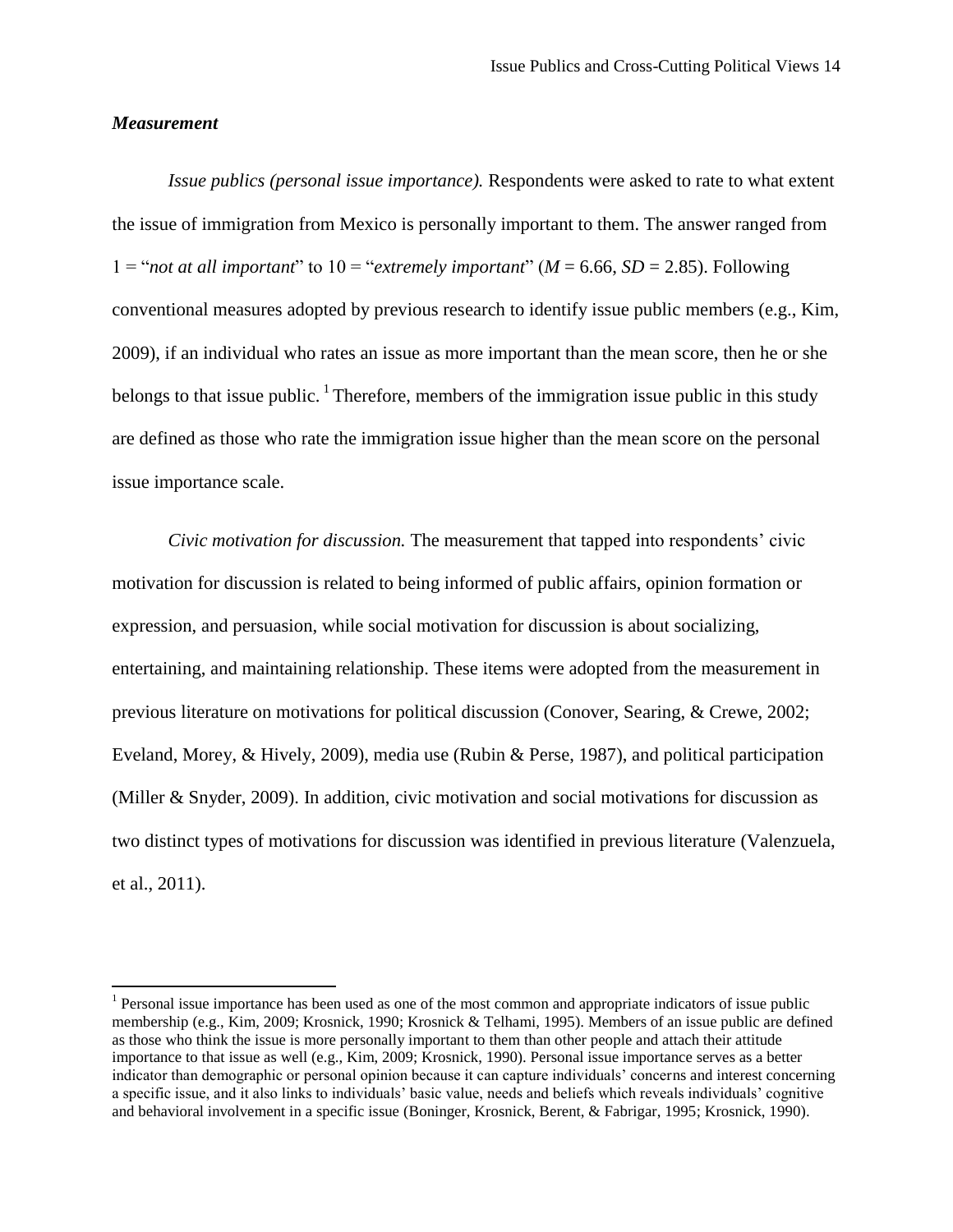With regard to civic motivation for discussion, respondents were asked to how often the following reasons described their motivations for talking about public affairs: "To form your opinion about something," "To stay informed about politics and public affairs," "To express your ideas and opinions," "To persuade others about something." A 10-point scale was used for each item, ranging from  $1 =$  "*never*" to  $10 =$  "*all the time*." These four items were averaged to create an index of civic motivation for discussion ( $\alpha$  = .92,  $M$  = 5.62,  $SD$  = 2.62). In terms of social motivations for discussion, respondents were asked to answer another three reasons that motivate them to talk about public affairs: "To pass the time with others," "To entertain yourself with others," and "To get to know others better." The answers range from 1 = "*never*" to 10= "*all the time*." These three items were averaged to form an index of social motivation for discussion (*α* =  $.90, M = 4.27, SD = 2.56$ .

*Exposure to cross-cutting political views.* Exposure to cross-cutting political views included offline exposure and online exposure. Each of them were measured by two items asking how often respondents talk about politics and public affairs with "people whose political views are different from yours" and " people who disagree with you." The answers were from  $1 =$ "*never*" to 10 = "*all the time*." The two items measuring respondents' offline discussion were combined to form an index for exposure to offline cross-cutting political views ( $\alpha$  = .92*, M* = 4.25, *SD* = 2.45), and another two items measuring respondents' online discussion were combined to form an index for exposure to online cross-cutting political views ( $\alpha$  = .96,  $M$  =  $3.06, SD = 2.53$ ).

*Discussion elaboration.* Respondents' discussion elaboration was measured by asking whether respondents agree or disagree with the following statements about their behaviors regarding politics and public affairs: "I often think about how my conversions with other people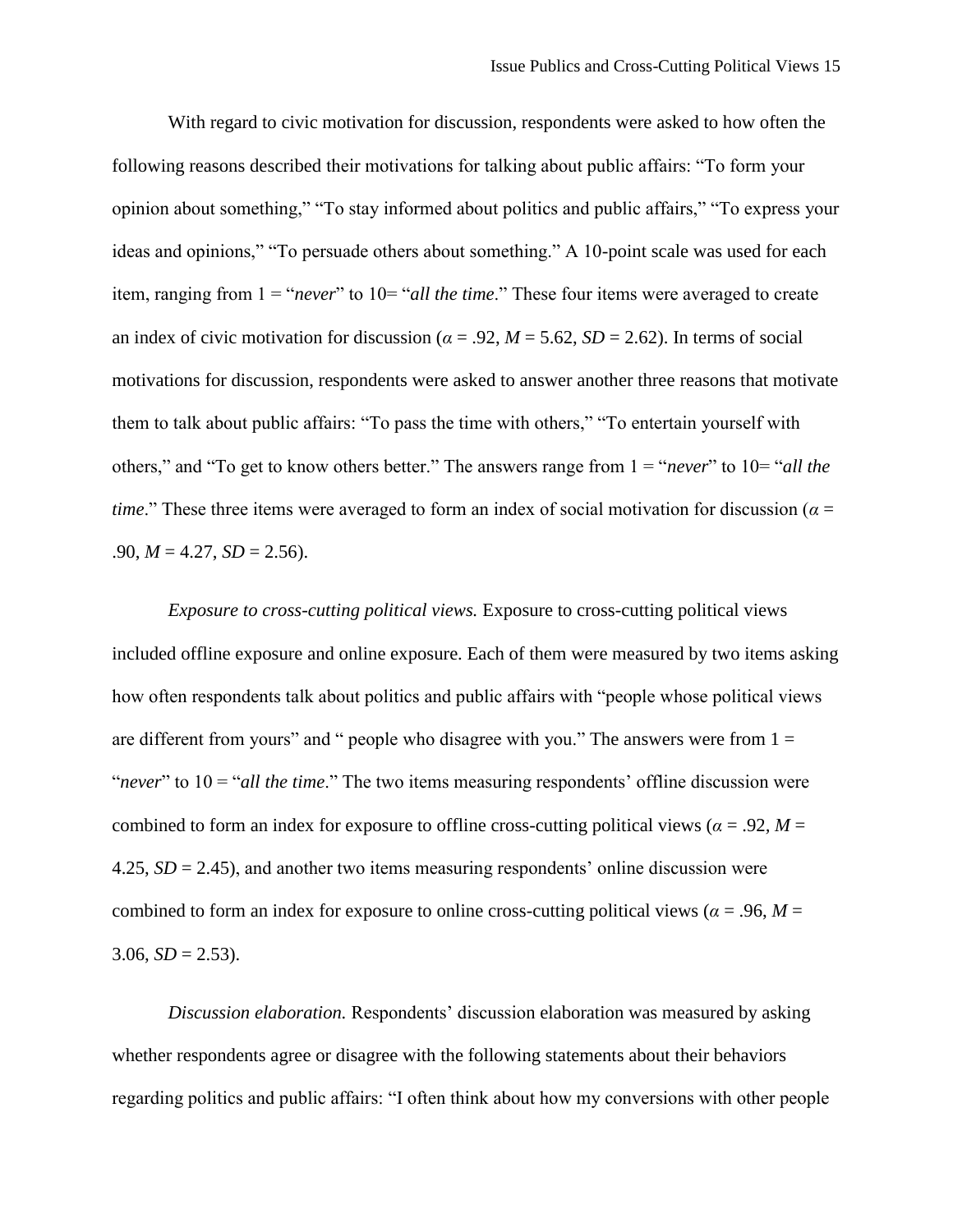about politics and public affairs relates to other things I know," "I often find myself thinking about my conversations with other people about politics and public affairs after the discussion has ended," and "I often try to relate my talks with other people about politics and public affairs to my own personal experiences." The answers ranged from 1 = "*strongly disagree*" to 10 = "*strongly agree.*" The measurement was adopted from previous research examining elaboration on news content or political discussion[\(Eveland, 2004;](#page-31-9) [Hively & Eveland, 2009\)](#page-32-16). The index of discussion elaboration was formed by averaging scores across the three items ( $\alpha$  = .91,  $M$  = 5.39,  $SD = 2.65$ ).

#### *Control variables*

*Network size.* Both offline and online network size were included as control variables. They were separately measured in an open-ended fashion by asking respondents to think about the people they have talked to regarding politics or public affairs, and then provide an estimate of the number of people they have talked to face-to-face and via the Internet, including e-mail, chat rooms, social network sites, and micro-blogging sites about politics or public affairs during the past month. Since the measures were highly skewed (Offline:  $M = 8.73$ ,  $Mdn = 5.00$ ,  $SD = 13.52$ , skewness = 4.04; Online: *M* = 15.95, *Mdn* = 2.00, *SD* = 83.02, skewness = 14.07, as could be expected, the number of people was transformed using the natural logarithm (Offline:  $M = .73$ , *Mdn* = .78, *SD* = .47, skewness = .08; Online:  $M = .58$ ,  $Mdn = .48$ ,  $SD = .64$ , skewness: .89).

*Political efficacy.* Respondents' political efficacy was measured with four questions by asking respondents whether they agree or disagree with the following statements: "People like me can influence government," "I consider myself well qualified to participate in politics," "I have a pretty good understanding of the important political issues facing our country," and "No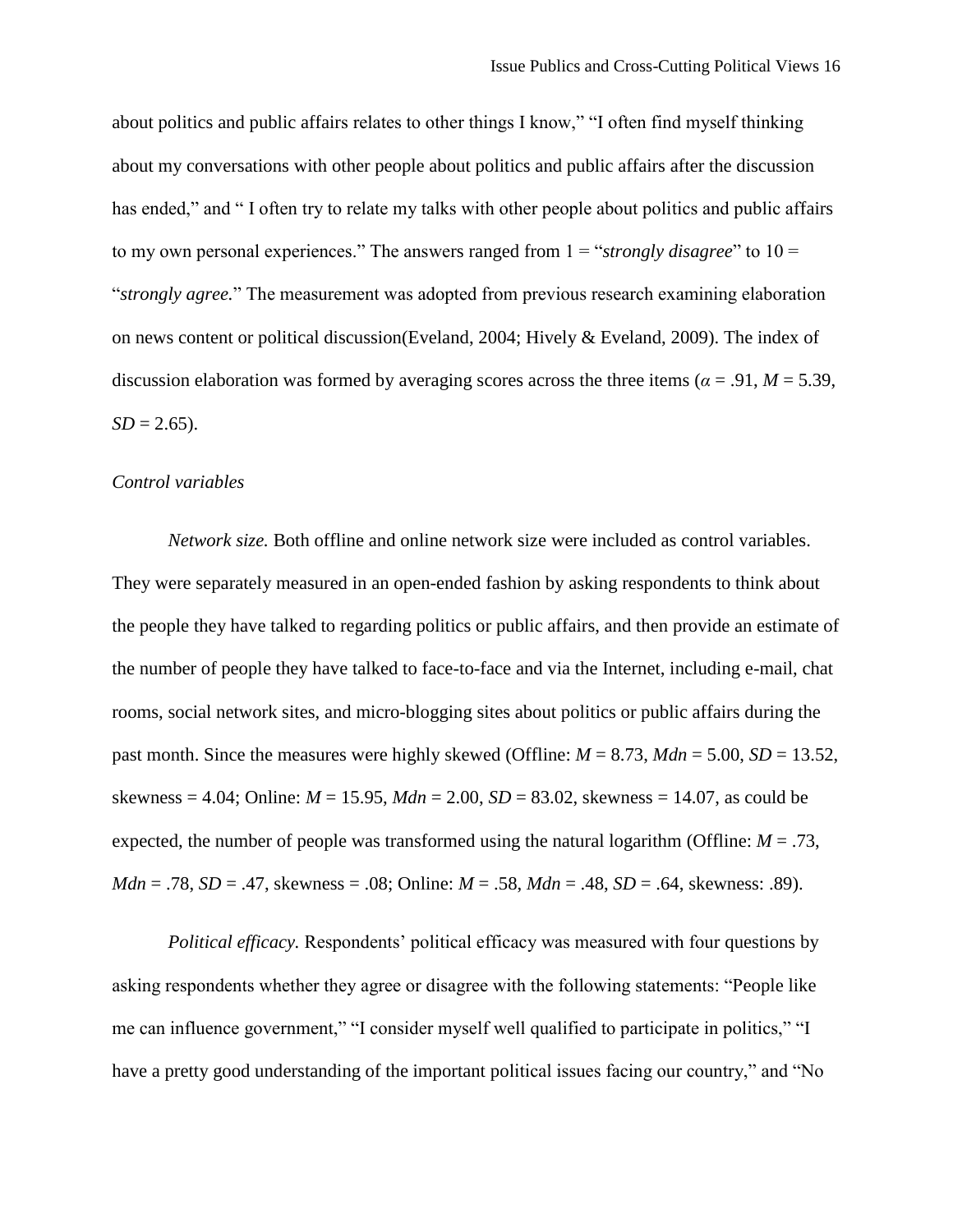matter whom I vote for, it won't make a difference" The answers range from  $1 = \frac{``strongly}{''}$ *disagree*" to 10 = "*strongly agree.*" The last item was reverse coded and then combined with the other three items to form an index for political efficacy ( $\alpha$  = .78,  $M$  = 5.51, *SD* = 2.30).

*Political ideology.* Respondents were asked to rate their political ideology using a 7-point scale ranging from "*very liberal*" (6.5% of respondents) to "*very conservative*" (12.8% of respondents). The midpoint represented 21.1% of respondents  $(M = 4.17, SD = 1.76)$ .

*News media use.* News media use was obtained by measures of television news viewing, newspaper reading, and online news reading. Television news viewing had three items, including local television news exposure, national network news exposure (such as ABC, CBS, NBC and PBS), and cable news exposure (such as CNN, Fox News, and MSNBC). Newspaper reading included two items that ask about reading national newspapers in print and local newspapers in print. Online news reading also included two items about reading national newspapers online and local newspapers online. The answers were never (1), less often (2) once every few weeks (3), 1 to 2 days per week (4), 3 to 4 days per week (5), 5 to 6 days per week (6), and every day (7). Total news media use was created by adding these seven measures ( $\alpha = .71$ ,  $M = 3.66$ ,  $SD =$ 1.19).

*Demographics.* A variety of demographic variables were included for control purposes. The respondents' age ( $M = 50.49$ ,  $SD = 10.79$ ), and gender (Male = 28%, Female = 72%), and race (White = 88%) were asked in the survey. Survey respondents were also asked about their highest level of formal education attained, which ranged from 1, indicating "less than high school", to 8, indicating "doctoral degree"  $(M = 3.15, SD = 1.54, Mdn =$  college degree). Income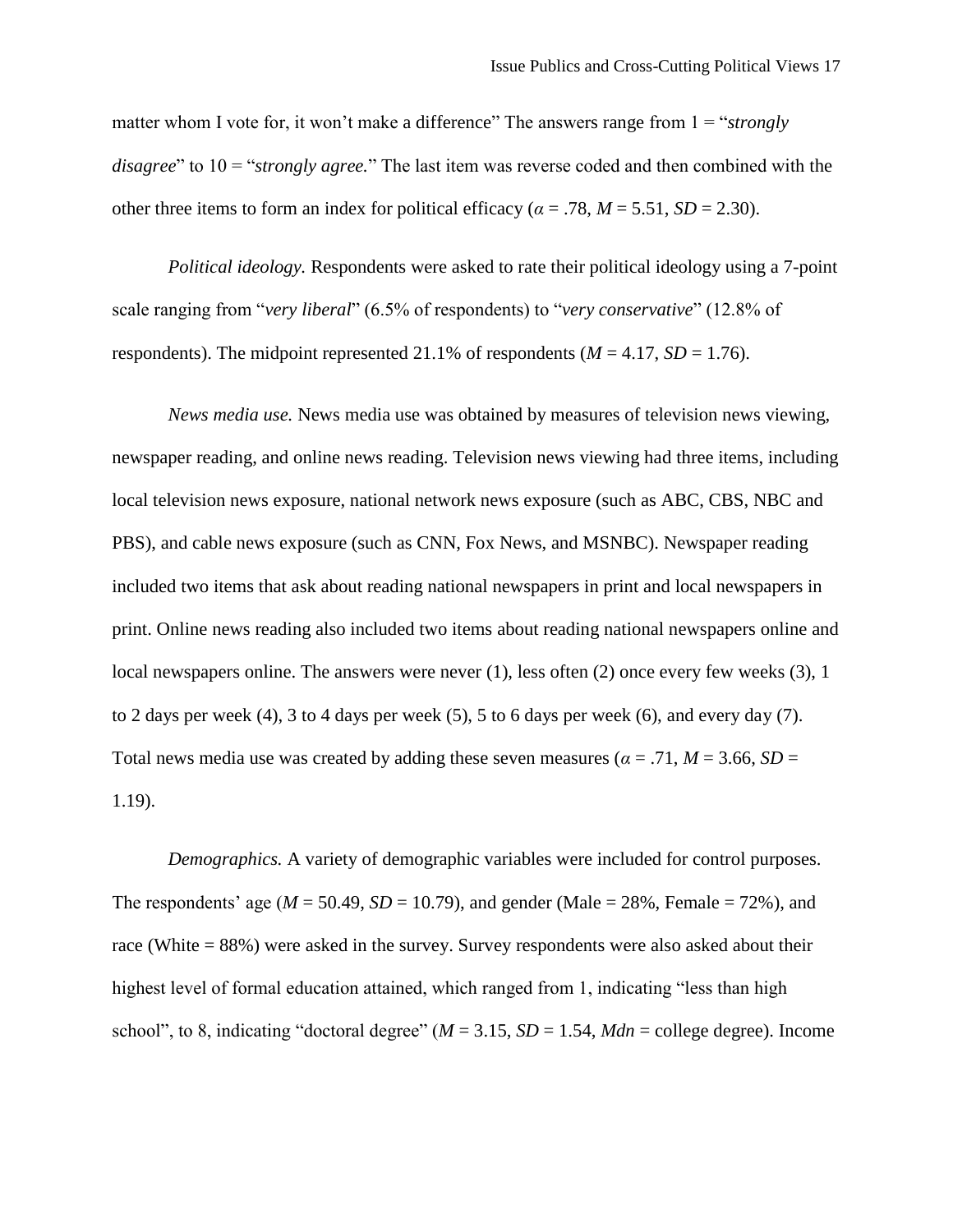was measured with 9 categories, with 1 indicating under \$10,000 and 15 indicating over \$100,000) ( $M = 5.17$ ,  $SD = 2.58$ ,  $Mdn = $40,000$  to under \$50,000).

#### *Statistical Analysis*

To test the proposed hypotheses and research questions, first, hierarchical regression analyses were used to test the effects of key independent variables (i.e., issue public memberships and motivations for discussion) on cross-cutting exposure. We employed structural equation modeling (SEM) to examine the mediating role of the motivations for discussion in the relationship between issue public membership and exposure to cross-cutting political views offline and online. The SEM also provided us the overall relationship when the influence of motivations of discussion and cross-cutting exposure on discussion elaboration was considered. In the SEM test, all the control variables previously used were first residualized for each variable (i.e., issue public membership, motivations for discussion, exposure to cross-cutting political views, and discussion elaboration) so that potential confounding result from the influence of control variables can be avoided. The hierarchical regression analyses were conducted in SPSS 18.0, and the SEM was analyzed by using Mplus 6.0 (Muthén & Muthén, 1998-2010).

# **Results**

# *Issue publics, Motivations for discussion, and Exposure to Cross-Cutting Political Views*

To test the first hypotheses, which predict positive relationships between issue public membership and exposure to cross-cutting political views offline (H1a) and online (H1b), hierarchical regression analyses were conducted (see Table 1). Control variables, including demographics, political ideology, political efficacy, news media use, offline network size, and online network size, were entered in the first block in both models. They significantly accounted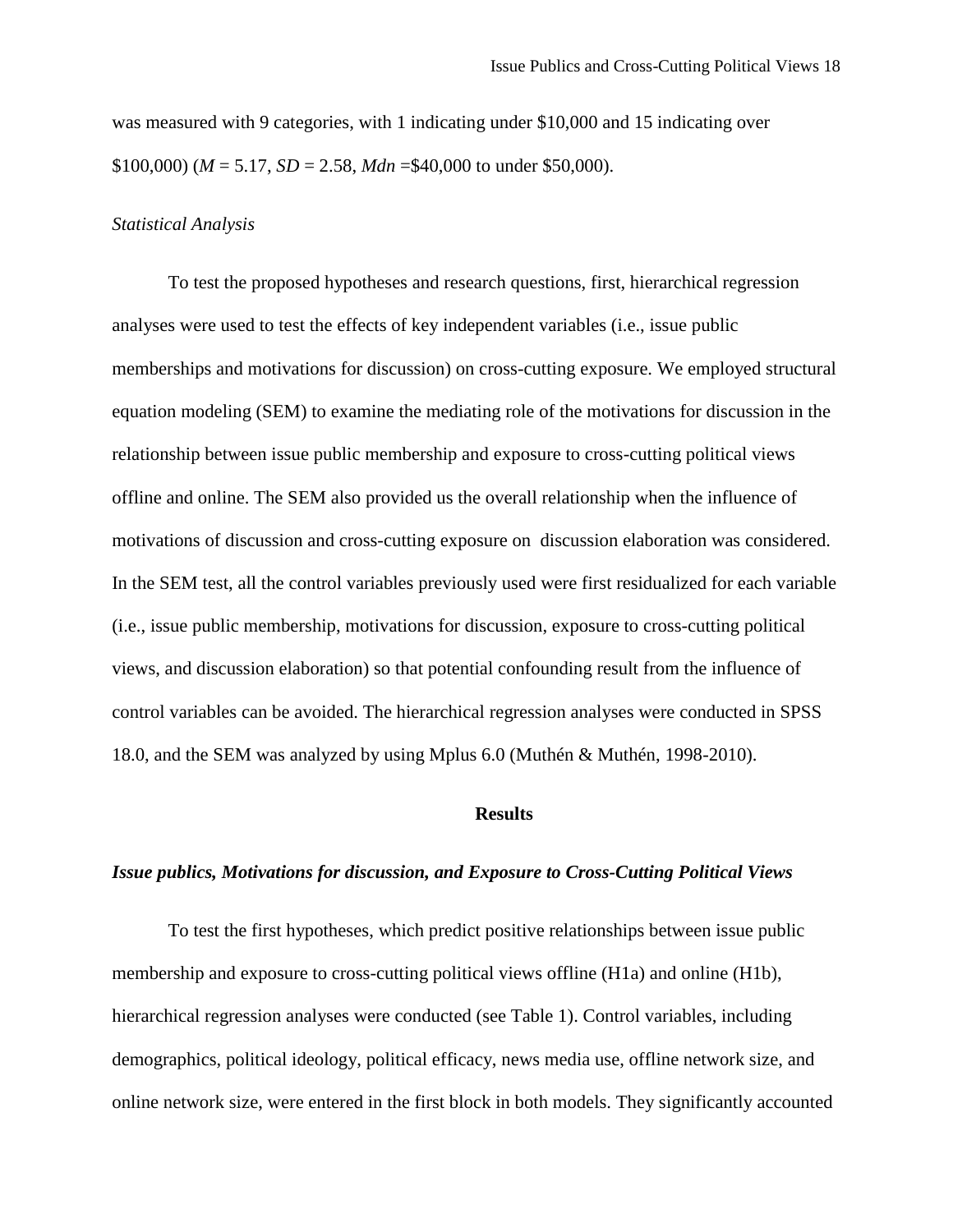for 38.7% of variance in exposure to offline cross-cutting political views in the first model  $(\Delta R^2)$  $= .387$ , p  $< .001$ ), and 36.9% of variance in exposure of online cross-cutting political views in the second mode ( $\Delta R^2$  = .369, p < .001). After the control, issue public membership was entered as the second block, and significantly accounted for .9% of variance in exposure to offline crosscutting political views in the first model ( $\Delta R^2 = .009$ , p < .01), and also in exposure to online cross-cutting political views in the second model ( $\Delta R^2 = .009$ , p < .01). As showed in Table 1, after all the controls, the results indicate a significant and positive relationship between issue public membership and exposure to offline cross-cutting political views ( $\beta = .106$ , p < .01), and between issue public membership and exposure to online cross-cutting political views ( $\beta$  = .108, p < .01). H1a and H1b were supported. People who are issue public members are more likely than non-members to expose themselves to both offline and online cross-cutting political views.

#### <INSERT TABLE 1>

To understand the extent to which motivations for discussion contribute to exposure to cross-cutting political views offline (RQ1a) and online (RQ1b), hierarchical regression analyses were conducted. As shown in Table 2, the same control variables were entered in the first block, followed by the civic motivation for discussion, and social motivation for discussion in the second block in predicting the exposure to offline cross-cutting political views and exposure to online cross-cutting political views. The total variance of exposure to offline cross-cutting political views explained by all variables was 51.9% ( $R^2 = .519$ ,  $p < .001$ ). Civic motivation ( $\beta$ *=* .371, p < .001), and social motivation (*β =* .147, p < .001) emerged as the predictors of exposure to offline cross-cutting political views. In other words, people with greater civic motivation for discussion, or greater social motivation for discussion were more likely to expose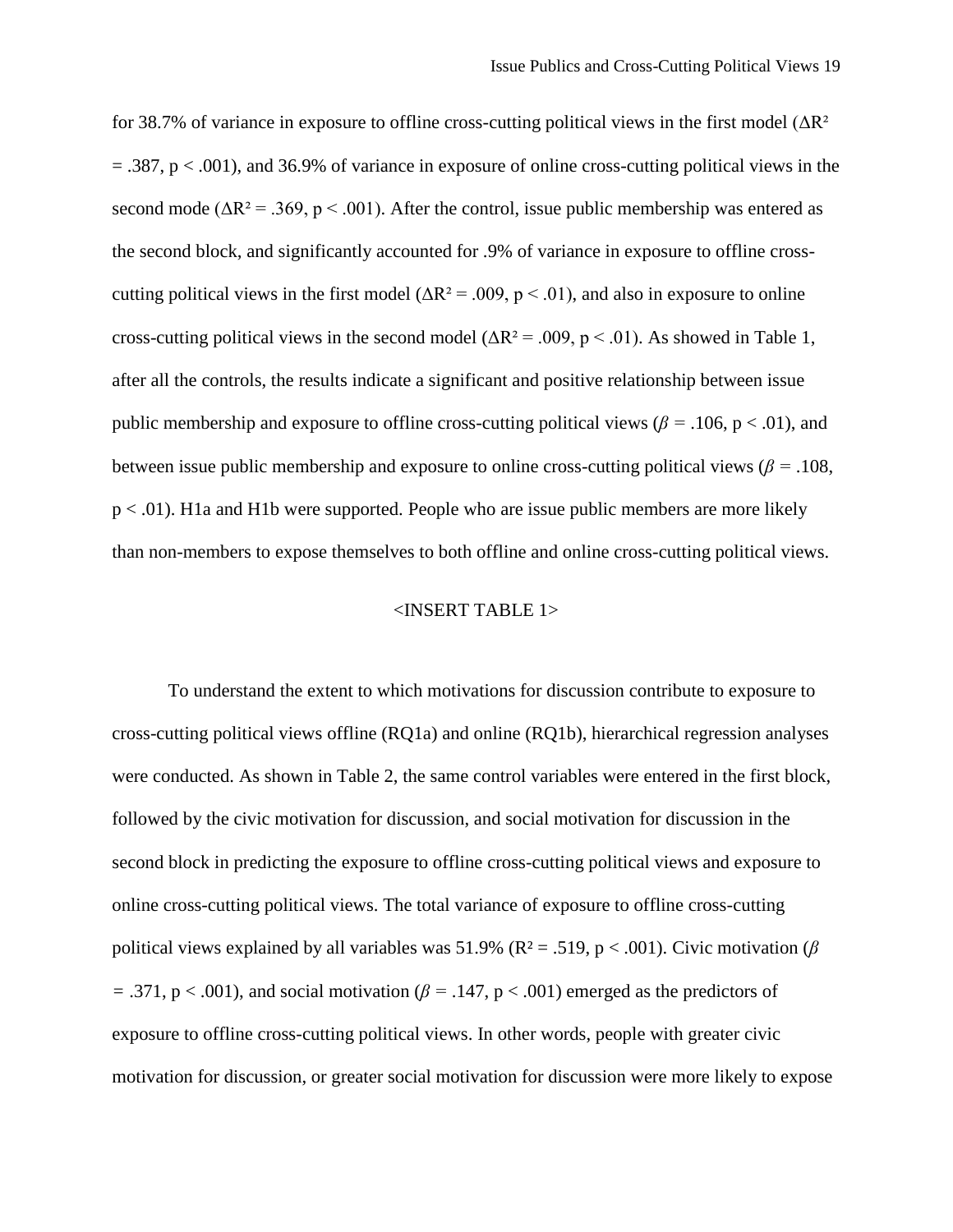themselves to cross-cutting political views when they have offline political discussion. In addition, with regard to how motivations for discussion contribute to exposure to cross-cutting political views in the online environment, as showed in Table 2, the model accounts for 46.6% of the variance of online cross-cutting political views ( $R^2 = .466$ ,  $p < .001$ ). Both civic motivation  $(\beta = .273, p < .001)$  and social motivation for discussion ( $\beta = .149, p < .001$ ) were significantly and positively related to exposure to online cross-cutting political views. These findings suggest that people who have higher civic motivation or social motivation for discussion tend to have cross-cutting political views when they are online.

#### <INSERT TABLE 2>

# *Mediation Effects of Motivations for Discussion and the Contribution to Discussion Elaboration*

To examine the mediation relationship (RQ2a and RQ2b), and the contributions of motivations for discussion (RQ3) and cross-cutting exposure (RQ4) to discussion elaboration the theorized structural model illustrated in Figure 1 was proposed.

# <INSERT FIGURE 1>

The Mplus estimates of the structural relationships among issue public membership, motivations for discussion, exposure to offline and online cross-cutting political views and discussion elaboration with all the effects of control variables residualized (i.e., demographics, news media use, political efficacy, political ideology, offline network size, and online network size) are shown in Figure 2. Overall, the SEM model had a good fit to the data ( $X^2 = 4.015$  with *p*  $=$ . 26 and  $df = 3$ , RMSEA = .040, CFI = .997, TLI = .984, SRMR = .025). The variables included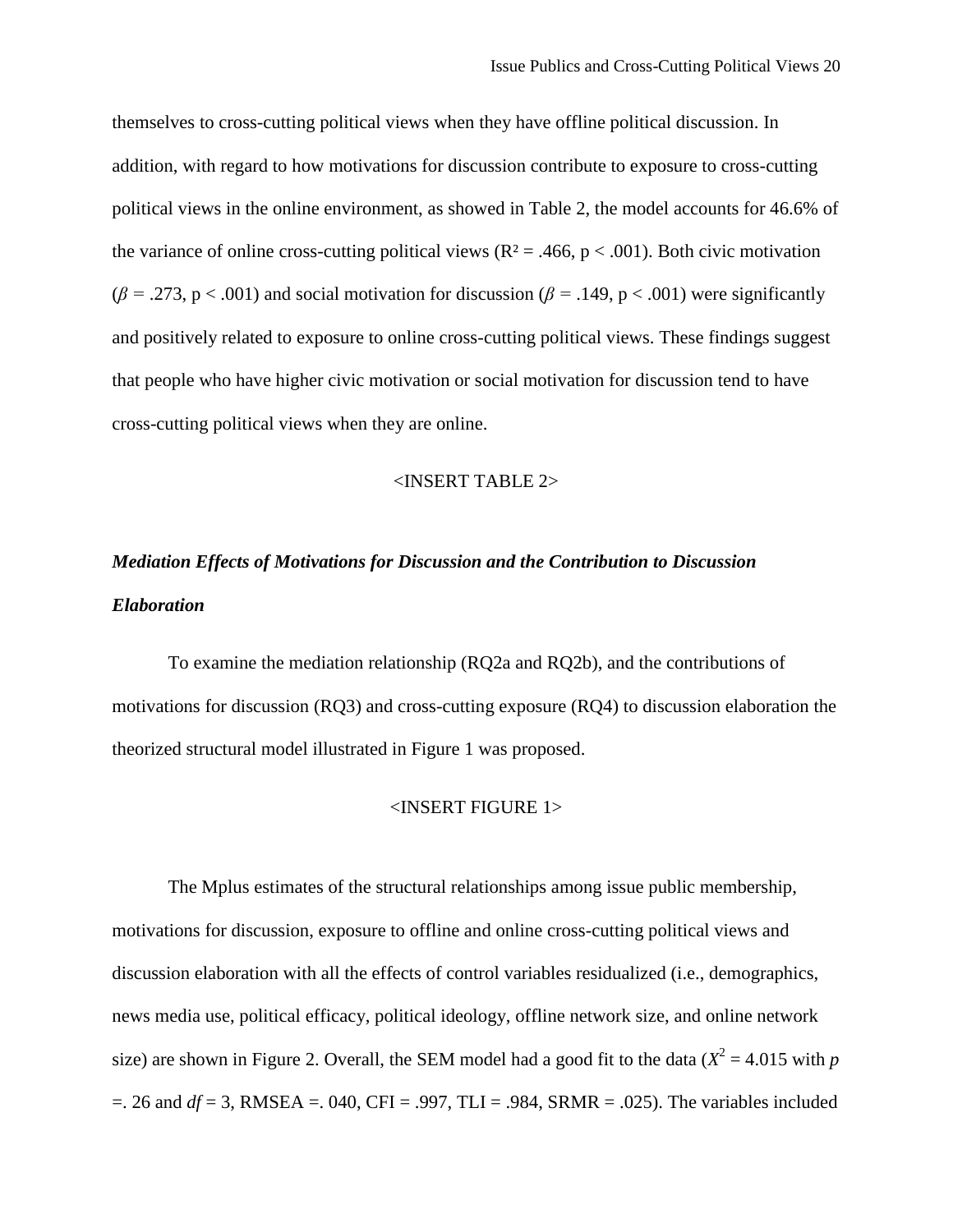in this model accounted for 2% of the variance in civic motivation, 2% in social motivation, 26% in exposure to offline cross-cutting political views, 15% exposure to online cross-cutting political views, and 43% in discussion elaboration.

#### <INSERT FIGURE 2>

To understand the mediating role of motivations for discussion, the influence of issue public membership on exposure to political difference was decomposed by estimating direct and indirect paths from issue public membership to offline and online exposure to cross-cutting political views. Notably, no significant direct effect of issue public membership on exposure to offline and online cross-cutting political views was found when the factors of motivations for discussion were taken into account. Instead, issue public memberships had a significant indirect relationship with both exposure to offline and online cross-cutting political views through civic motivation for discussion. As shown in Table 3, issue public membership exerts influence on exposure to offline and online cross-cutting political views through civic motivation for discussion instead of social motivation for discussion ( $\beta = .07 \, p < .05$  for offline exposure;  $\beta =$ .06  $p < 0.05$  for online exposure). Simply put, civic motivation fully mediates the relationship between issue public membership and exposure to online and offline political difference, while social motivation does not serve as a significant mediator in the relationship.

#### <INSERT TABLE 3>

With regard to the contribution of motivations for discussion and exposure to crosscutting political views to discussion elaboration, the results from SEM analysis show that civic motivation for discussion was positively associated with discussion elaboration ( $\beta = 0.52 p <$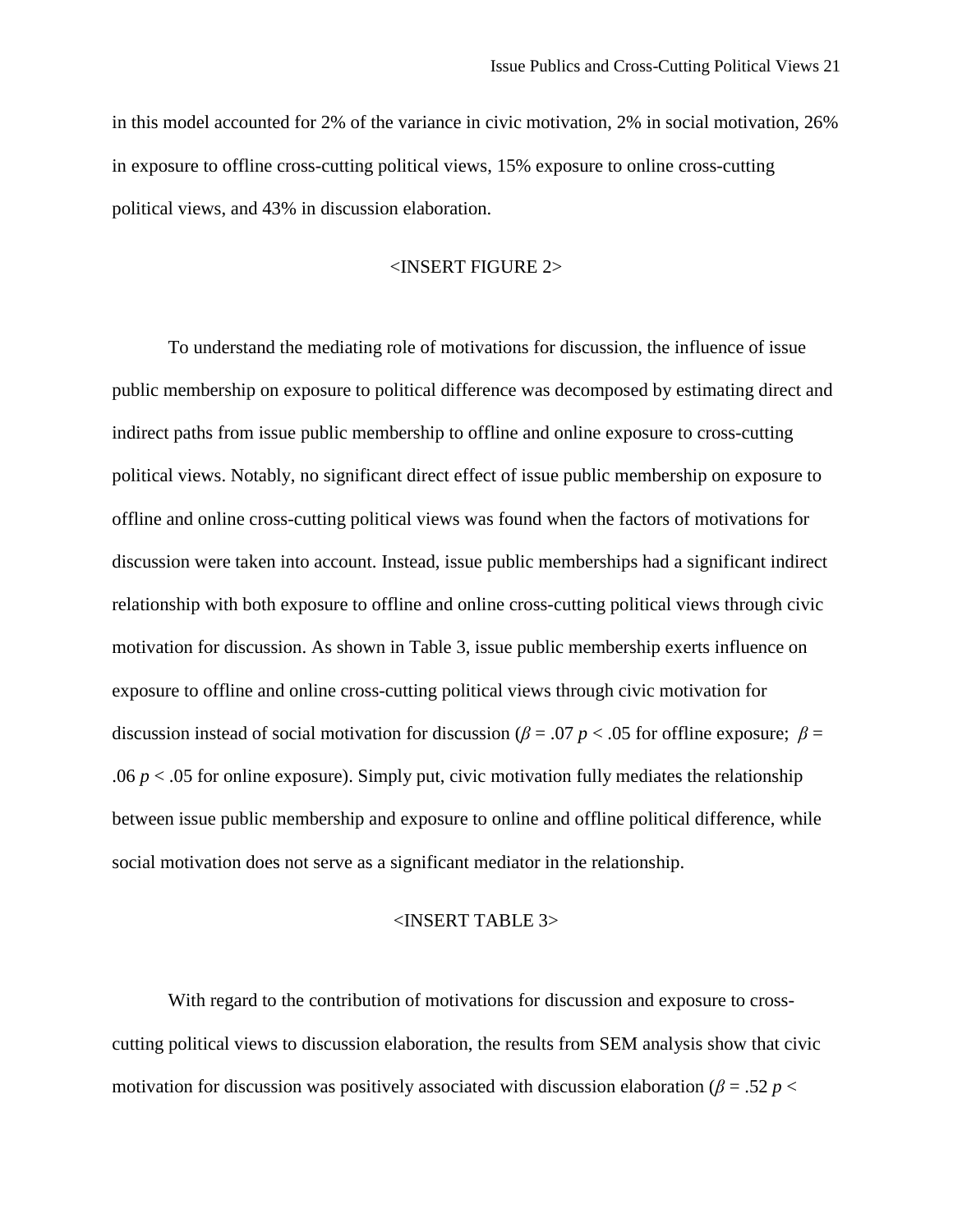.001), while social motivation for discussion did not have a significant relationship with discussion elaboration ( $\beta$  = .09  $p$  = .125) (See Figure 2). Furthermore, the SEM test indicates that exposure to offline cross-cutting political views had a significant positive association with discussion elaboration ( $\beta = .17 \ p < .01$ ); however, when it comes to the online environment, exposure to cross-cutting political views did not show a significant relationship with discussion elaboration ( $\beta$  = .07 *p* = .275).

# **Discussion**

Deliberative theorists have long argued that having conversation with dissimilar or disagreeing people can contribute to the development of democratic society. This study emphasizes the role of exposure to cross-cutting political views, especially among those who consider an issue personally important—the issue public members. It first examined the relationship between issue public membership and exposure to offline and online cross-cutting political views. It also seeks to understand the motivational factor that leads to issue public members' cross-cutting exposure by investigating the mediating effects of two types of motivations for discussion—civic and social motivations on the relationship between issue public membership and exposure to cross-cutting political views in the offline and online context. Results indicate that issue public members are more likely than nonmembers to expose themselves to cross-cutting political views both in an offline and an online context in their daily political discussion. This study advances our understanding of cross-cutting exposure from a pluralistic perspective by examining issue publics rather than the general public. A score of studies found the tendency of selective exposure to likeminded opinions and avoidance from counter-attitudinal information among general public or attentive public. This study, however,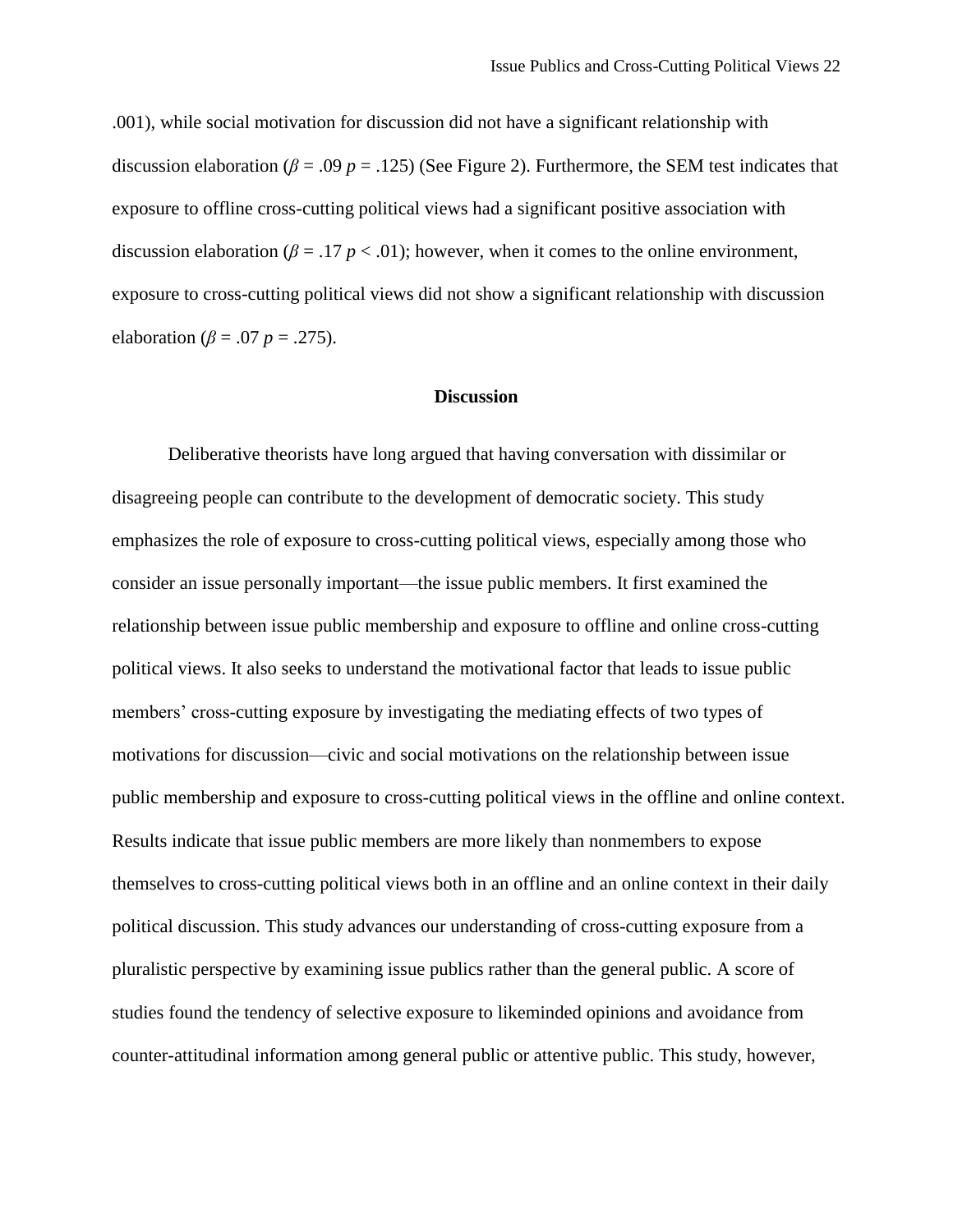suggests that when an individual concerns about an issue, he or she will demonstrate a greater chance to expose themselves to cross-cutting political views.

What factors may lead to issue public members' cross-cutting exposure? Since previous research has examined the relationship between motivations and political discussion, we further explored how motivations for discussion can contribute to cross-cutting exposure in the discussion. With the emphasis of civic and social motivation, findings suggest that both types of motivation directly affect cross-cutting exposure offline and online. Moreover, civic motivation, such as staying informed about public affairs and express opinions, mediates the relationship between issue public membership and cross-cutting exposure, while social motivation for discussion, such as spend time with others and to get to know other people, does not serve as a mediator in this relationship. In a word, issue public members are more likely than nonmembers to have greater civic motivation for discussion, which in turn will lead to exposure to offline or online cross-cutting political perspectives.

Finally, building on previous literature that has contended that political discussion and exposure to cross-cutting political perspectives are essential components of deliberative public opinion and beneficial to the development of democracy, we also investigated how the relationship will contribute to citizen competence—discussion elaboration. Structural equation modeling reveals that civic motivation and exposure to cross-cutting political views in an offline context leads to discussion elaboration, while social motivation and the online form of crosscutting exposure are not beneficial to discussion elaboration. As a result, the finding highlights the important role of individuals' motivational factor and the environmental factor for political discussion in affecting the development of deliberative democracy, and the precondition is that citizens have to consider an issue personally important and be involved in that issue.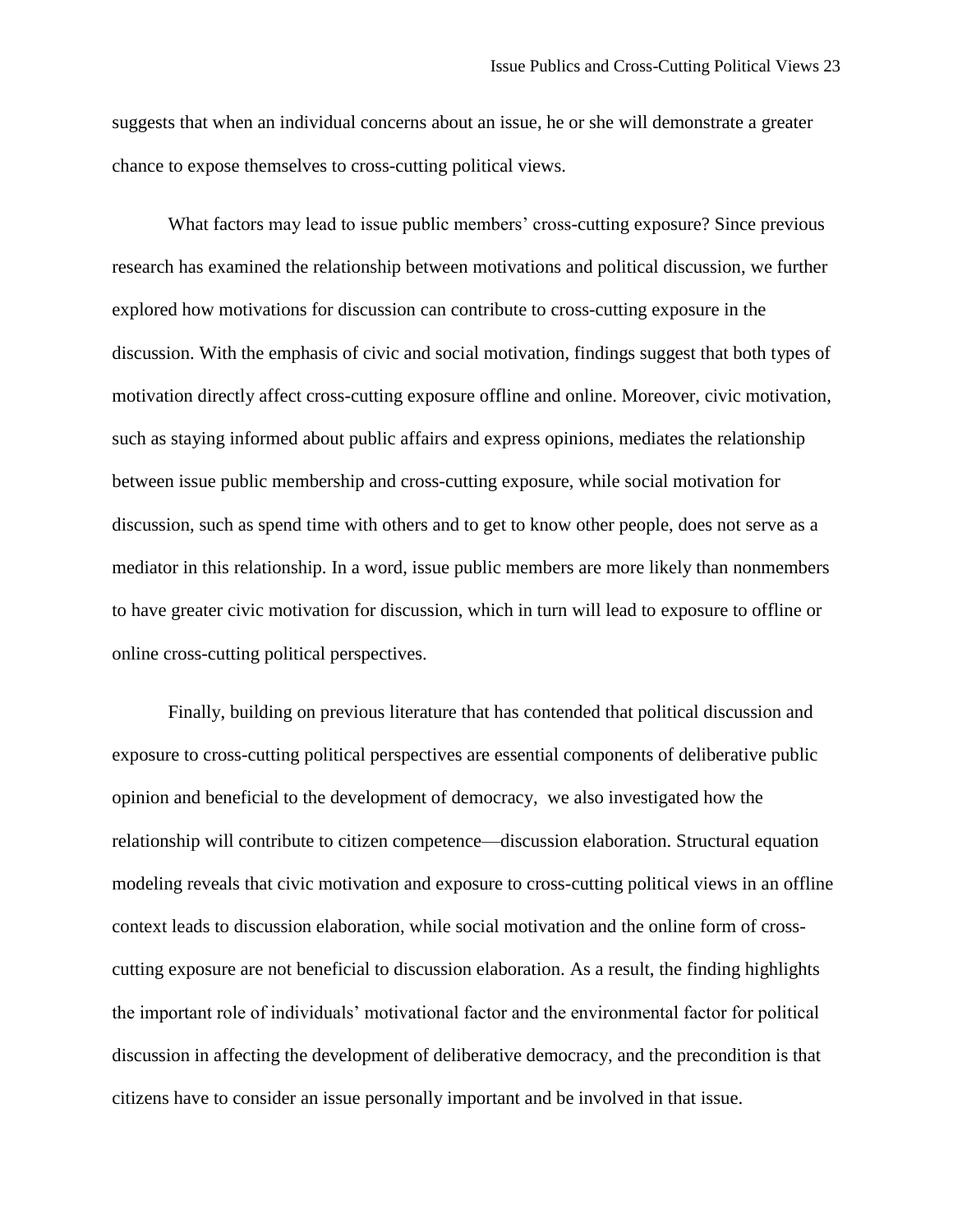To conclude, the study demonstrates an alternative way of the functioning of the deliberative democracy and suggests a substantial role of issue publics in politics. Individuals who concern an issue personally important (e.g., the members of immigration issue public) will tend to have a greater civic motivation for political discussion, which in turn will lead to their exposure to offline and online cross-cutting political views. Their civic motivation and their cross-cutting exposure—if it happens in an offline setting, will further strengthen their discussion elaboration. While scholars have been worried that citizens' political knowledge is decreasing and they do not participate in political or civic activities, individuals' care to a specific issue, their development of attitude importance and involvement in the issue can serve as the impetus to enhance citizen competence and facilitate deliberative democracy. In other words, the results ease the concern about decreasing citizen competence because if citizens attend to personally important issues, the attentiveness to political affairs can be elevated in an aggregate level by diverse groups of citizens passionate about specific issues. Democratic accountability can therefore be held.

Despite the new insights revealed in the findings, this study has several limitations. It adopted only the second wave of the data which is not well-suited to examine the causal relationship. We addressed this possibility of reversed-causal direction by employing a set of control variables and structural equation modeling. Also the second wave of the data may not represent the nation's population and have limitation in generalizability.

The second limitation lies with the issue we used in this study. Although immigration issue provides a good opportunity to examine the concept of issue publics, it may have limitations in generalizability to other issue publics, such as abortion, gun control, and same-sex marriage. A suggestion for future research is to examine if the relationship will sustain when it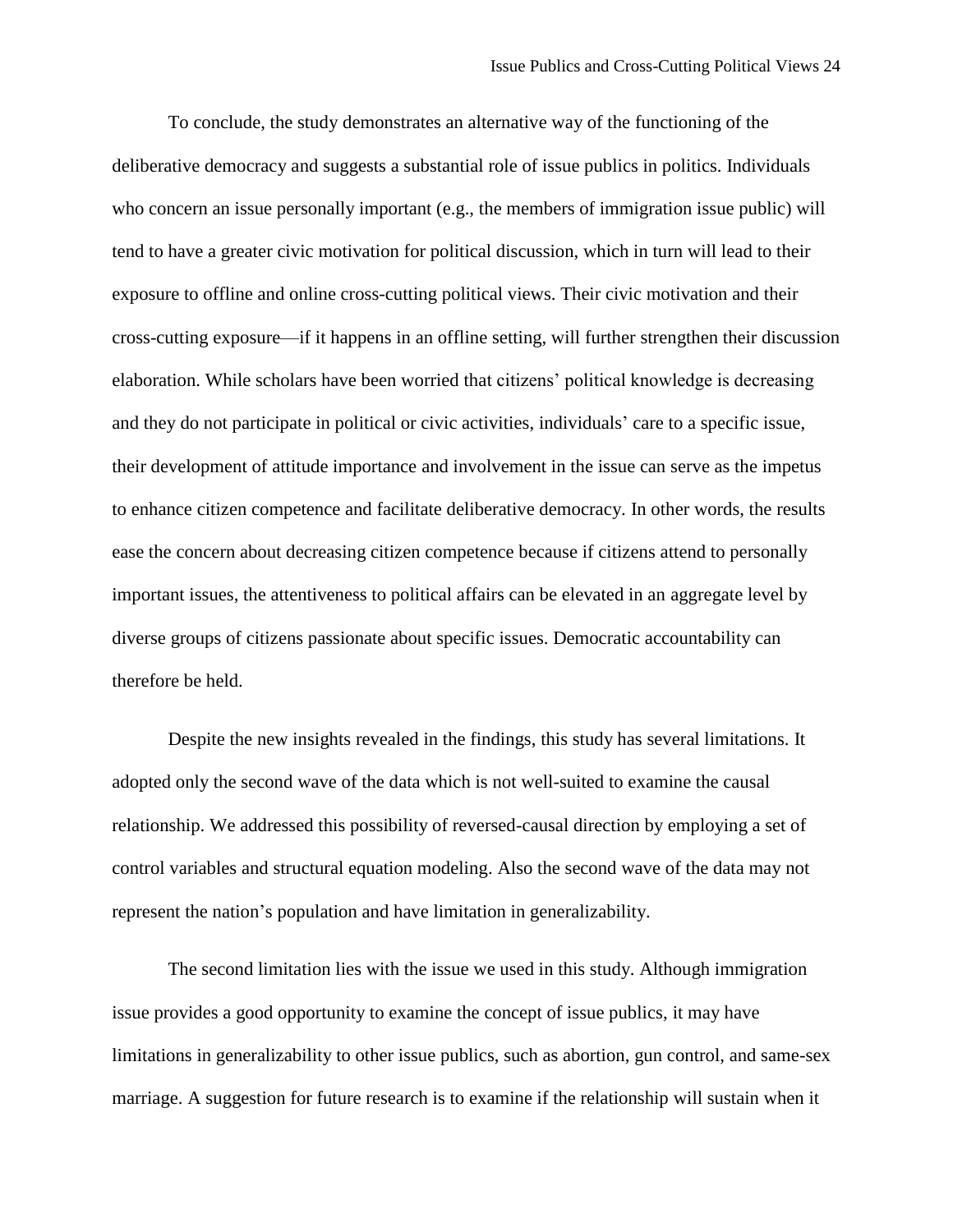comes to different issue publics. That is to say, if an individual's personal issue importance can function as the same way across different types of issues.

Another limitation is that this study relied on self-reported cross-cutting exposure. It brings about the questions if people can accurately remember their behavior, especially scholars have debated about whether dissonant or consonant information is easier to be ignored or unrecognized during the information process (e.g., [Garrett, 2009;](#page-32-4) [Huckfeldt, Beck, Dalton,](#page-32-18)  [Jeffrey, & Levine, 1995\)](#page-32-18). An experimental setting can offer clear evidence if there is a higher tendency of cross-cutting exposure among issue public members compared to nonmembers. In addition, self-reported motivations for discussion may yield inaccurate measures. For example, respondents' social desirability bias may inflate their answers on civic motivation for discussion.

Despite these limitations, this study provides substantial insight into the significant role of issue publics. It finds issue public members' exposure to cross-cutting political views, suggests the motivations that leads to cross-cutting political views, and demonstrates how the elements altogether contribute to discussion elaboration. To conclude, it offers a positive view of how deliberative democracy sustains and functions from the pluralistic perspective.

`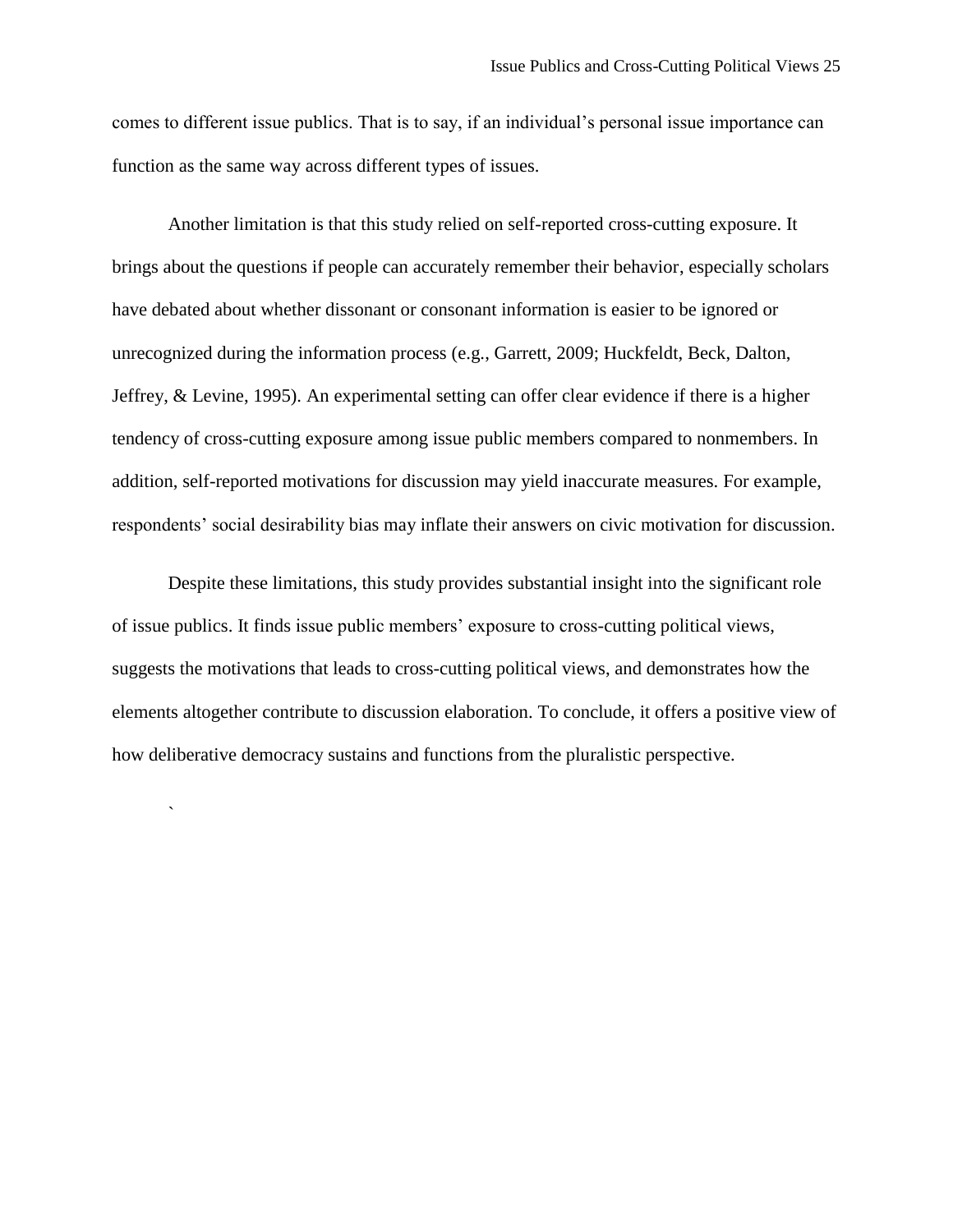# Appendix

|                      | <b>Study</b><br><b>Survey</b><br>Wave 1<br>(Jan. 2009) | <b>Study</b><br><b>Survey</b><br>Wave 2<br>(Jul. 2010) | Pew Internet &<br><b>American Life</b><br>Project<br><b>Post-Election</b><br><b>Survey</b><br>(Dec. 2008) | <b>U.S. Census</b><br><b>Community</b><br><b>Population</b><br><b>Survey</b><br>(Nov. 2008) |
|----------------------|--------------------------------------------------------|--------------------------------------------------------|-----------------------------------------------------------------------------------------------------------|---------------------------------------------------------------------------------------------|
|                      | (%)                                                    | (% )                                                   | $(\%)$                                                                                                    | (% )                                                                                        |
| Age:                 |                                                        |                                                        |                                                                                                           |                                                                                             |
| 18-24                | 3.5                                                    | 1.1                                                    | 6.0                                                                                                       | 12.5                                                                                        |
| 25-34                | 18.9                                                   | 12.5                                                   | 9.9                                                                                                       | 17.8                                                                                        |
| 35-44                | 21.6                                                   | 22.9                                                   | 13.5                                                                                                      | 18.4                                                                                        |
| $45 - 64$            | 50.5                                                   | 53.5                                                   | 40.5                                                                                                      | 34.6                                                                                        |
| 65 or more           | 5.5                                                    | 10                                                     | 30.2                                                                                                      | 16.6                                                                                        |
| Gender:              |                                                        |                                                        |                                                                                                           |                                                                                             |
| Male                 | 33.0                                                   | 35.4                                                   | 47.2                                                                                                      | 48.3                                                                                        |
| Female               | 67.0                                                   | 64.6                                                   | 52.8                                                                                                      | 51.7                                                                                        |
| Race / Ethnicity:    |                                                        |                                                        |                                                                                                           |                                                                                             |
| White                | 84.4                                                   | 88                                                     | 79.8                                                                                                      | 68.5                                                                                        |
| Hispanic             | 4.5                                                    | 4.7                                                    | 6.1                                                                                                       | 13.7                                                                                        |
| African American     | 5.0                                                    | 3.6                                                    | 9.2                                                                                                       | 11.8                                                                                        |
| Asian                | 3.0                                                    | 2.6                                                    | 1.3                                                                                                       | 4.6                                                                                         |
| Education:           |                                                        |                                                        |                                                                                                           |                                                                                             |
| High school or less  | 15.4                                                   | 10.6                                                   | 38.4                                                                                                      | 44.6                                                                                        |
| Some college         | 28.1                                                   | 29.6                                                   | 27.7                                                                                                      | 28.3                                                                                        |
| College degree       | 37.2                                                   | 24.8                                                   | 19.8                                                                                                      | 18.1                                                                                        |
| Graduate degree      | 19.2                                                   | 35.1                                                   | 14.1                                                                                                      | 9.0                                                                                         |
| Household Income:    |                                                        |                                                        |                                                                                                           |                                                                                             |
| Less than \$49,999   | 41.1                                                   | 37.5                                                   | 51.2                                                                                                      | 42.0                                                                                        |
| \$50,000 to \$99,999 | 37.9                                                   | 34.3                                                   | 31.8                                                                                                      | 35.3                                                                                        |
| \$100,000 or more    | 21.0                                                   | 28.3                                                   | 17.1                                                                                                      | 22.7                                                                                        |

*Demographic Profile of Study Survey and Other Comparable Surveys*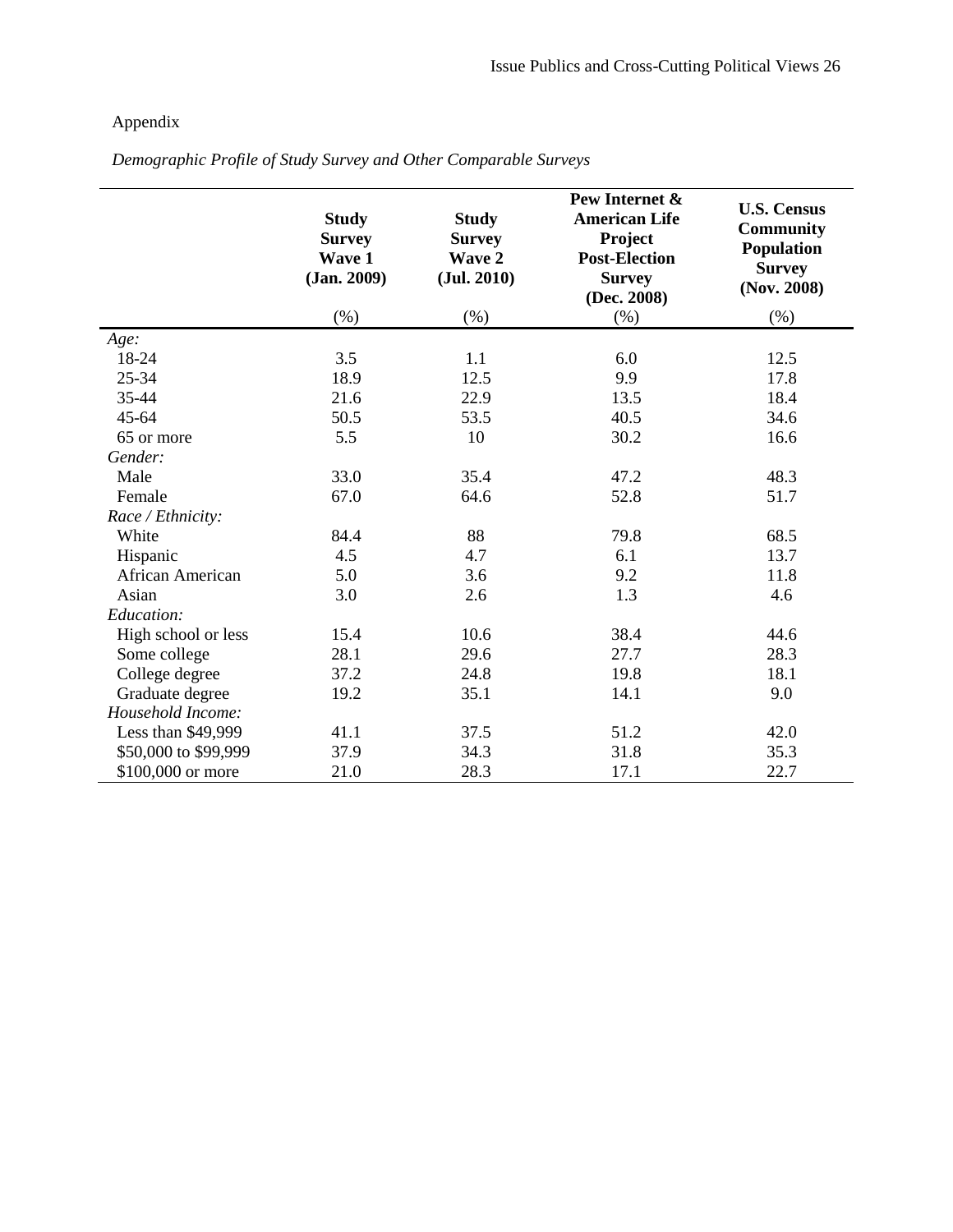|                                   | Exposure to offline cross-<br>cutting political views | Exposure to online<br>cross-cutting political<br>views |
|-----------------------------------|-------------------------------------------------------|--------------------------------------------------------|
| <b>Block 1: Control variables</b> |                                                       |                                                        |
| Age                               | $-.137***$                                            | $-.120***$                                             |
| Gender                            | $-.040$                                               | $-.011$                                                |
| Income                            | .033                                                  | .012                                                   |
| Race                              | $-.040$                                               | .024                                                   |
| Education                         | $-.141***$                                            | $-.152***$                                             |
| Political efficacy                | $.144***$                                             | $.106**$                                               |
| Political ideology                | .055                                                  | $-.012$                                                |
| News media use                    | $.152***$                                             | .068                                                   |
| Offline network size (logged)     | $.368***$                                             | $.119**$                                               |
| Online network size (logged)      | $.176***$                                             | .475***                                                |
| $\Delta R^2$ (%)                  | 38.7***                                               | 36.9***                                                |
| Block 2                           |                                                       |                                                        |
| Issue public membership           | $.106**$                                              | $.108**$                                               |
| $\overline{\Delta R}^2$ (%)       | $.9**$                                                | $.9**$                                                 |
| Total $R^2$ (%)                   | $39.6***$                                             | 37.8***                                                |

**Table 1.** Hierarchical regression analysis investigating whether issue public membership influences exposure to cross-cutting political views offline and online

*Note*: Sample size = 216. Cell entries are final-entry OLS standardized Beta (*β*) coefficients. \* p < .05; \*\* p < .01; \*\*\* p<.001.

**Table 2.** Hierarchical regression analysis investigating whether motivations for discussion influences exposure to cross-cutting political views offline and online

|                                   | Exposure to offline<br>cross-cutting political<br>views | Exposure to online<br>cross-cutting political<br>views |
|-----------------------------------|---------------------------------------------------------|--------------------------------------------------------|
| <b>Block 1: Control variables</b> |                                                         |                                                        |
| Age                               | $-.102**$                                               | $-.090**$                                              |
| Gender                            | $-.015$                                                 | .007                                                   |
| Income                            | .026                                                    | .001                                                   |
| Race                              | $-.033$                                                 | .030                                                   |
| Education                         | $-.115***$                                              | $-.133***$                                             |
| Political efficacy                | .009                                                    | .000                                                   |
| Political ideology                | $.110***$                                               | .041                                                   |
| News media use                    | .134***                                                 | .056                                                   |
| Offline network size (logged)     | $.206***$                                               | $-.009$                                                |
| Online network size (logged)      | $.082*$                                                 | .398***                                                |
| $\Delta R^2$ (%)                  | 38.7***                                                 | 37.9***                                                |
| Block 2                           |                                                         |                                                        |
| Civic motivation for discussion   | .371***                                                 | $.273***$                                              |
| Social motivation for discussion  | $.147***$                                               | $.149***$                                              |
| $\Delta R^2$ (%)                  | $13.2***$                                               | $8.7***$                                               |
| Total $R^2$ (%)                   | $51.9***$                                               | 46.6***                                                |

*Note*: Sample size = 216. Cell entries are final-entry OLS standardized Beta (*β*) coefficients. \* p < .05; \*\* p < .01; \*\*\* p < .001.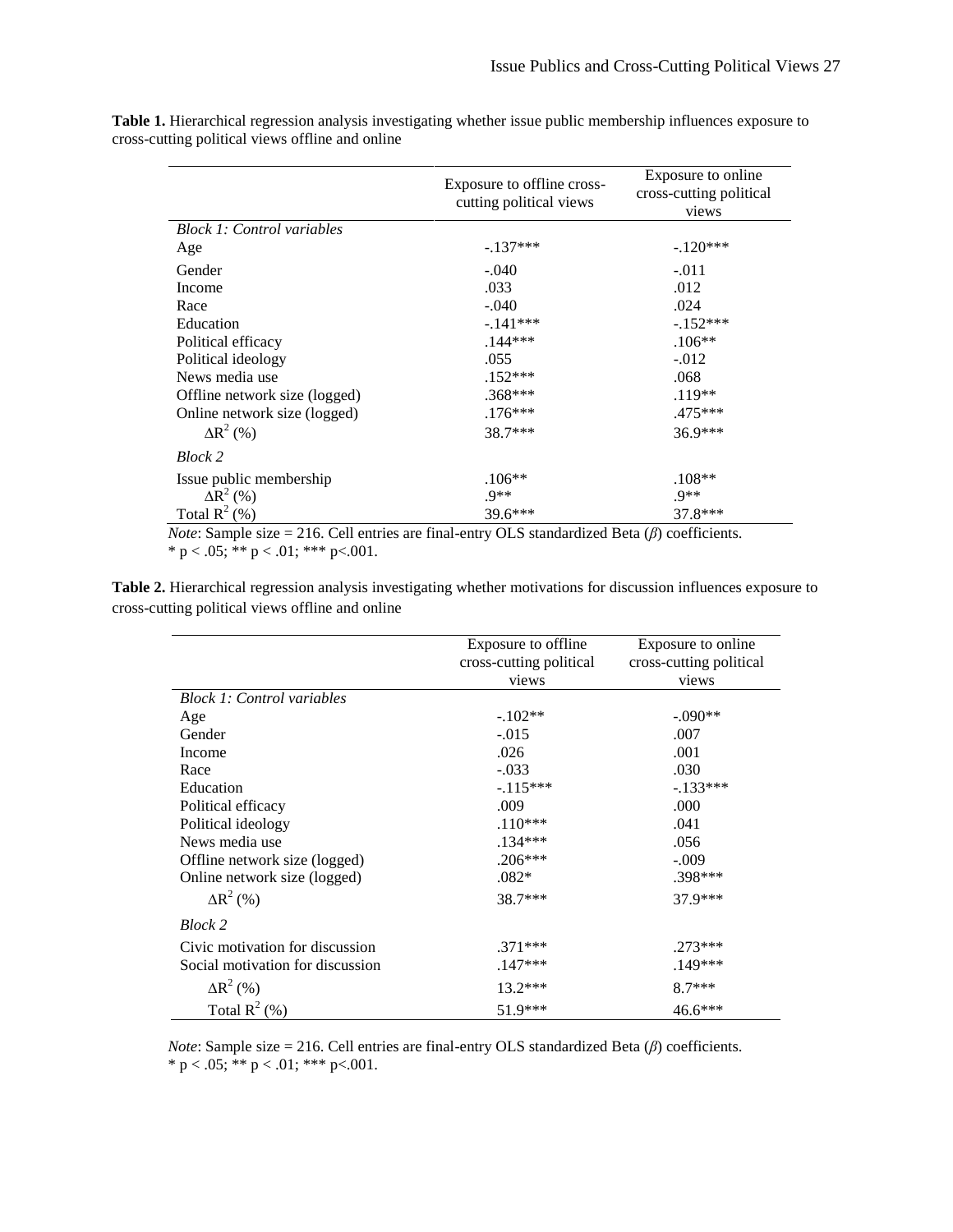|                         |               |                   |   |                                   | β             |
|-------------------------|---------------|-------------------|---|-----------------------------------|---------------|
|                         |               |                   |   | <b>Exposure to Offline Cross-</b> | $.059*$       |
| Issue Public Membership | $\rightarrow$ | Civic Motivation  | → | <b>Cutting Political Views</b>    |               |
|                         |               |                   |   | <b>Exposure to Offline Cross-</b> | .021          |
| Issue Public Membership | →             | Social Motivation | → | <b>Cutting Political Views</b>    | $(p = 0.141)$ |
|                         |               |                   |   | <b>Exposure to Online Cross-</b>  | $.041*$       |
| Issue Public Membership | →             | Civic Motivation  | → | <b>Cutting Political Views</b>    |               |
|                         |               |                   |   | <b>Exposure to Online Cross-</b>  | .019          |
| Issue Public Membership | →             | Social Motivation | → | <b>Cutting Political Views</b>    | $(p = 0.157)$ |

**Table 3.** Indirect Effects of Issue Public Membership on Exposure to Cross-Cutting Political Views

*Notes*: Standardized regression coefficients reported. \*  $p < .05$ ; \*\*  $p < .01$ ; \*\*\*  $p < .001$  (two-tailed)

**Figure 1.** Theorized Model of Issue Public Membership, Motivations for Discussion, Cross-Cutting Political Views, and Discussion Elaboration

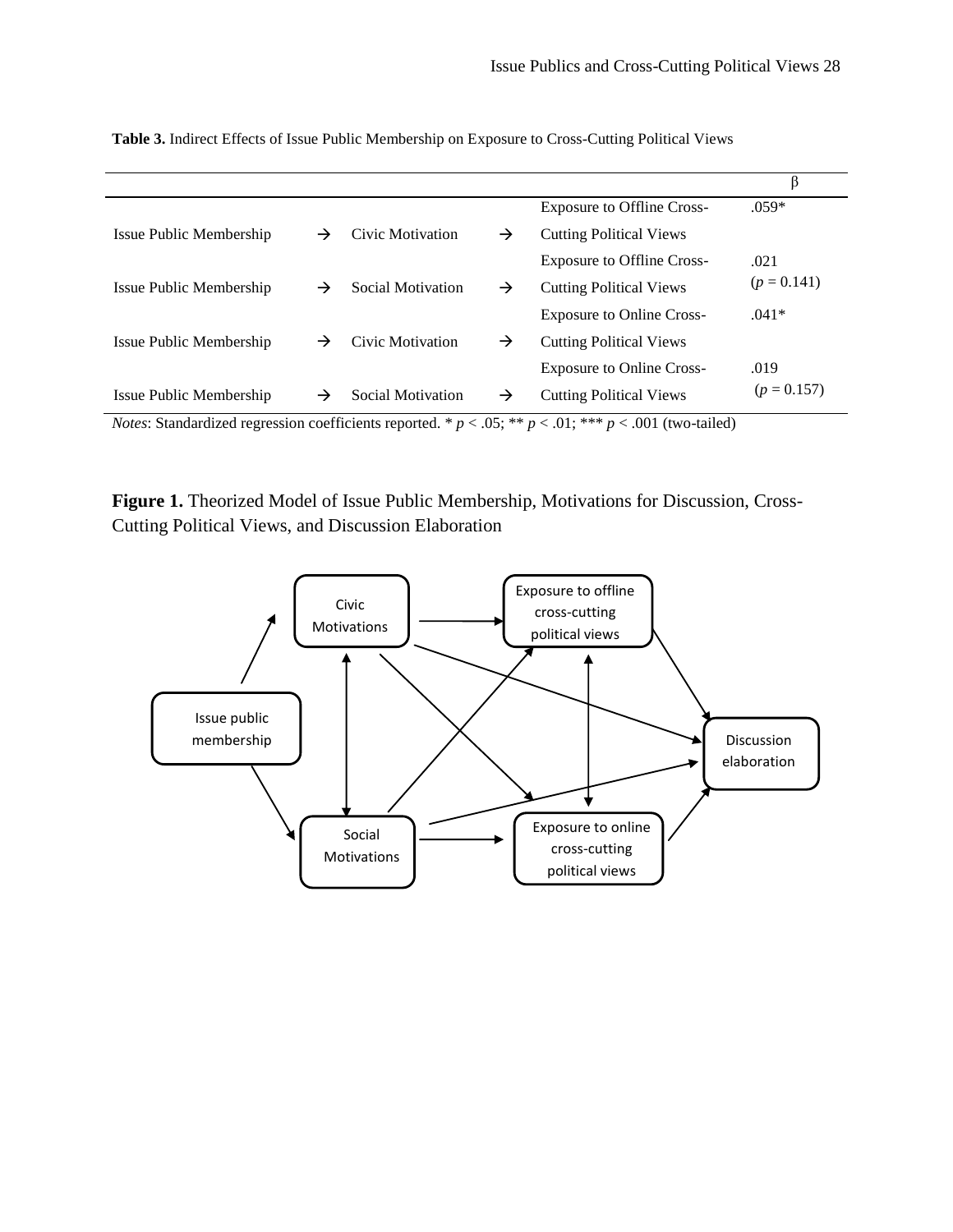



*Note*: Sample size = 216. Path entries are standardized beta coefficients at  $p < .05$  or better. The effects of demographic variables (age, gender, education, race, and income), news media use, political efficacy, political ideology and network size (online and offline) on endogenous and exogenous variables have been residualized. Goodness of fit: Chi-square = 4.015, *df* = 3, *p* = .26; RMSEA = .040; CFI = .997; TLI = .984; SRMR = .025.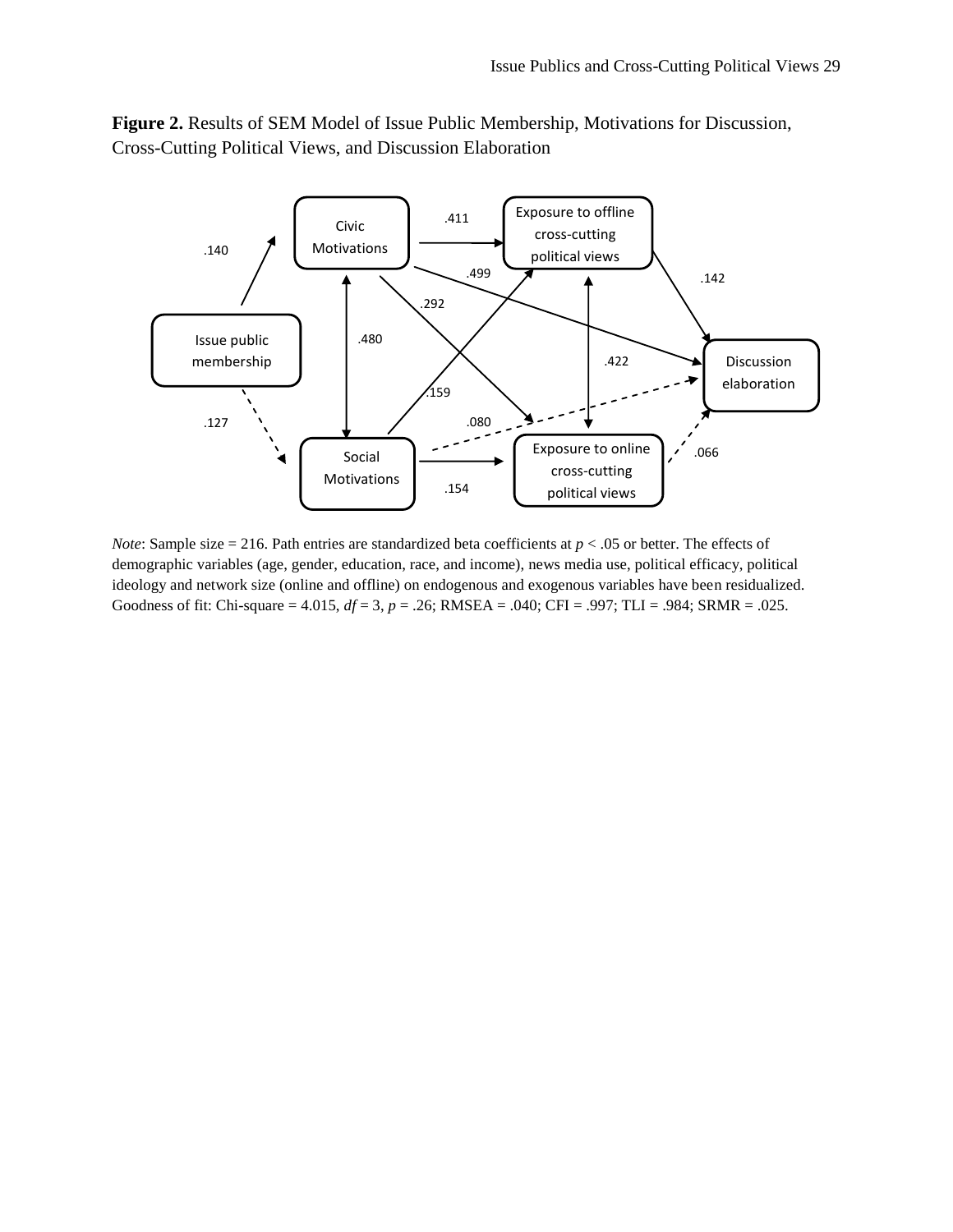# **References**

<span id="page-31-4"></span>Almond, G. (1950). *The American people and foreign policy*. New York: Harcourt.

- <span id="page-31-11"></span>Becker, L. B. (1979). Measurement of gratifications. *Communication Research, 6*, 54-73.
- <span id="page-31-13"></span>Benhabib, S. (1996). Toward a deliberative model of democratic legitimacy. In S. Benhabib (Ed.), *Democracy and difference* (pp. 67-94). Princeton, NJ: Princeton University Press.
- <span id="page-31-12"></span>Blumler, J. G. (1979). The role of theory in uses and gratifications studies. *Communication Research, 6*, 9-36.
- <span id="page-31-18"></span>Boninger, D. S., Krosnick, J. A., Berent, M. K., & Fabrigar, L. R. (1995). The causes and consequences of attitude importance. In R. E. Petty & J. A. Krosnick (Eds.), *Attitude strength: Antecedents and consequences*. Mahwah, NJ: Lawrence Erlbaum.
- <span id="page-31-17"></span>Brader, T., Valentino, N. A., & Suhay, E. (2008). What triggers public opposition to immigration?: Anxiety, group cues, and immigration threat. *American Journal of Political Science, 52*(4), 959-978. doi: 10.1111/j.1540-5907.2008.00353.x
- <span id="page-31-14"></span>Cappella, J. N., Price, V., & Nir, L. (2002). Argument repertoire as a reliable and valid measure of opinion quality: Electronic dialogue during campaign 2000. *Political Communication, 19*(1), 73-93.
- <span id="page-31-8"></span>Cho, J., Shah, D. V., McLeod, J. M., McLeod, D. M., Scholl, R. M., & Gotlieb, M. R. (2009). Campaigns, reflection, and deliberation: Advancing an O-S-R-O-R model of communication effects. *Communication Theory, 19*(1), 66-88. doi: 10.1111/j.1468- 2885.2008.01333.x
- <span id="page-31-5"></span>Conover, P. J., Searing, D. D., & Crewe, I. M. (2002). The deliberative potential of political discussion. *British Journal of Political Science,, 32*, 21-62.
- <span id="page-31-0"></span>Converse, P. E. (1964). The nature of belief systems in mass publics. In D. A. Apter (Ed.), *Ideology and discontent* (pp. 206-261). New York: Free Press.
- <span id="page-31-1"></span>Converse, P. E. (1970). Attitudes and non-attitudes; The continuation of dialogue. In T. Edward (Ed.), *The quantitative analysis of social problems* (Vol. 168-189). Reading, MA: Addition-Wesley.
- <span id="page-31-16"></span>Daft, R. L., & Lengel, R. H. (1984). Organizational information requirements, media richness and structural design. *Management Science, 32*, 554-571.
- <span id="page-31-15"></span>Delli Carpini, M. X. (2004). Mediating democratic engagment: The impact of communications on citizens' involvement in political and civic life. In L. L. Kaid (Ed.), *Handbook of political communication research* (pp. 395-434). Mahwah, NJ: Erlbaum.
- <span id="page-31-2"></span>Delli Carpini, M. X., & Keeter, S. (1996). *What Americans know about politics and why it matters*. Boston, MA: Yale.
- <span id="page-31-3"></span>Downs, A. (1957). *An economic theory of democracy*. New York: Harper.
- <span id="page-31-6"></span>Eveland, W. P., Jr. (2001). The cognitive mediation model of learning from the news. *Communication Research, 28*(5), 571-601.
- <span id="page-31-10"></span>Eveland, W. P., Jr. (2002). News information processing as mediator of the relationship between motivations and political knowledge. *Journalism & Mass Communication Quarterly, 79*, 26-40.
- <span id="page-31-9"></span>Eveland, W. P., Jr. (2004). The effect of political discussion in producing informed citizens: The roles of information, motivation, and elaboration. *Political Communication, 21*(2), 177- 193.
- <span id="page-31-7"></span>Eveland, W. P., Jr., & Dunwoody, S. (2002). An investigation of elaboration and selective scanning as mediators of learning from the web versus print. *Journal of Broadcasting & Electronic Media, 46*(1), 34-53.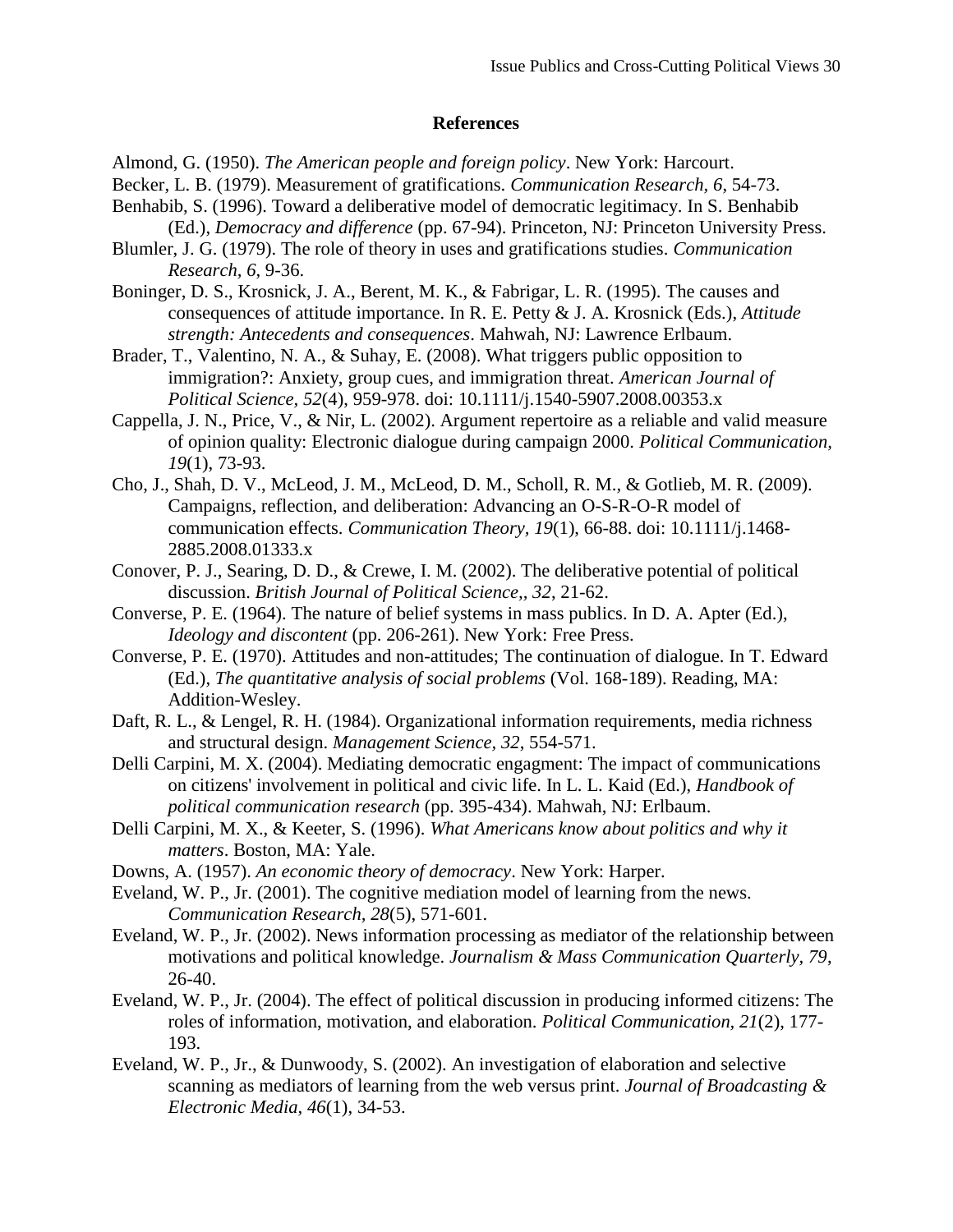- <span id="page-32-7"></span>Eveland, W. P., Jr., Morey, A. C., & Hively, M. H. (2011). Beyond deliberation: New directions for the study of informal political conversation from a communication perspective. *Journal of Communication, 61*(6), 1082-1103.
- <span id="page-32-15"></span>Eveland, W. P., Jr., & Thomson, T. (2006). Is it talking, thinking, or both? A lagged dependent variable model of discussion effects on political knowledge. *Journal of Communication, 56*, 523-542.
- <span id="page-32-1"></span>Festinger, L. A. (1957). *A Theory of Cognitive Dissonance*. Stanford, CA: Stanford University Press.
- <span id="page-32-10"></span>Fishkin, J. (1992). *The dialogue of justice*. New Haven, CT: Yale University Press.
- <span id="page-32-11"></span>Fishkin, J. (1995). *The voice of people*. New Haven, CT: Yale University Press.
- <span id="page-32-4"></span>Garrett, R. K. (2009). Politically motivated reinforcement seeking: Reframing the selective exposure debate. *Journal of Communication, 59*, 676-699. doi: 10.1111/j.1460- 2466.2009.01452.x
- <span id="page-32-12"></span>Gastil, J. (2008). *Political communication and deliberation*. Los Angeles, CA: Sage.
- <span id="page-32-14"></span>Guerrero, L. K., Andersen, P. A., & Afifi, W. A. (2010). *Close encounters: Communication in relationships*. Thousand Oaks, CA: Sage.
- <span id="page-32-13"></span>Habermas, J. (1996). *Between facts and norms: Contributions to a discourse theory of law and democracy*. Cambridge, MA: MIT Press.
- <span id="page-32-16"></span>Hively, M. H., & Eveland, W. P., Jr. (2009). Contextual antecedents and political consequences of adolescent political discussion, discussion elaboration, and network diversity. *Political Communication, 26*(1), 30-47.
- <span id="page-32-18"></span>Huckfeldt, R., Beck, P. A., Dalton, R. J., Jeffrey, & Levine. (1995). Political environments, cohensive social groups, and the communication of public opinion. *American Journal of Political Science, 39*(4), 1025-1054.
- <span id="page-32-8"></span>Huckfeldt, R., & Sprague, J. (1987). Networks in context: the social flow of political information. *American Political Science Review, 81*, 1197-1216.
- <span id="page-32-9"></span>Huckfeldt, R., & Sprague, J. (1991). Discussant effects on vote choice: intimacy, structure, and interdependence. *Journal of Politics, 53*, 122-160.
- <span id="page-32-2"></span>Iyengar, S. (1990). Shortcuts to political knowledge: The role of selective attention and accessibility. In J. A. Ferejon & J. H. Kuklinski (Eds.), *Information and democratic processes* (pp. 160-185). Urbana: University of Illinois Press.
- <span id="page-32-0"></span>Iyengar, S., Hahn, K. S., Krosnick, J. A., & Walker, J. (2008). Selective exposure to campaign communication: The role of anticipated agreement and issue public membership. *Journal of Politics, 70*(1), 186-200. doi: 10.1017/S0022381607080139
- <span id="page-32-5"></span>Kim, Y. M. (2007). How intrinsic and extrinsic motivations interact in selectivity: Investigating the moderating effects of situational information processing goals in issue publics' Web behavior. *Communication Research, 34*(2), 185-211. doi: 10.1177/0093650206298069
- <span id="page-32-3"></span>Kim, Y. M. (2009). Issue publics in the new information environment: Selectivity, domain, specificity, and extremity. *Communication Research, 36*(2), 254-284. doi: 10.1177/0093650208330253
- <span id="page-32-17"></span>Kinder, D. R. (2003). Belief systems after Converse. In M. MacKuen & G. Rabinowitz (Eds.), *Electoral Democracy* (pp. 13-47). Ann Arbor: University of Michigan Press.
- <span id="page-32-6"></span>Knapp, M. L., & Daly, J. A. (2002). *Handbook of interpersonal communication*. Thousand Oaks, CA: Sage.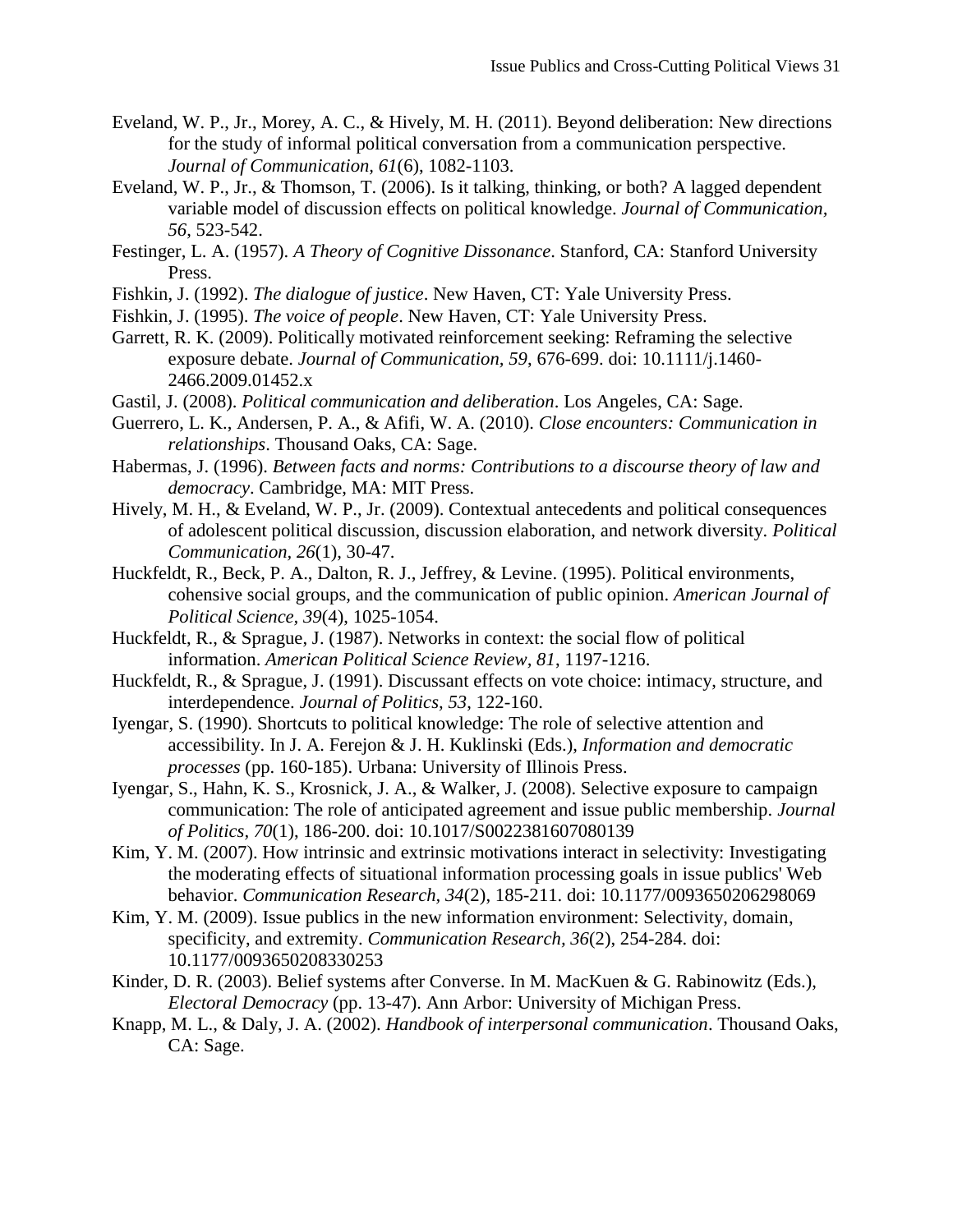- <span id="page-33-5"></span>Knobloch-Westerwick, S., & Meng, J. (2009). Looking the other way: Selective exposure to attitudeconsistent and counterattitudinal political information. *Communication Research, 36*(3), 426-448. doi: 10.1177/0093650209333030
- <span id="page-33-0"></span>Krosnick, J. A. (1990). Government policy and citizen passion: A study of issue publics in contemporary America. *Political Behavior, 12*(1), 59-92. doi: 10.1007/BF00992332
- <span id="page-33-3"></span>Krosnick, J. A., & Telhami, S. (1995). Public attitudes toward Israel: A study of the attentive and issue publics. *International Studies Quarterly, 39*(4), 535-554. doi: 10.2307/2600805
- <span id="page-33-4"></span>Kruglanski, A. W. (1990). *Lay epistemics and human knowledge: Cognitive and motivational bases*. New York: Plenum.
- <span id="page-33-17"></span>Lea, M., & Spears, R. (1991). Computer-mediated communication, deindividuation and group decision-making. *International Journal of Man-Machine Studies, 34*, 283-301.
- <span id="page-33-16"></span>Lindeman, M. (2002). Opinion quality and policy preferences in deliberative research. In M. X. Delli Carpini, L. Huddy & R. Y. Shapiro (Eds.), *Research in Micropolitics: Political decisionmaking, deliberation and participation* (pp. 195-221). Greenwich, CT: JAI Press.
- <span id="page-33-6"></span>Mansbridge, J. (1999). Everyday talk in the deliberative system. In S. Macedo (Ed.), *Deliberative Politics* (pp. 211-239). New York: Oxford University Press.
- <span id="page-33-11"></span>McLeod, J. M., & Becker, L. B. (1981). The uses and gratifications approach. In D. Nimmo & K. Sanders (Eds.), *Handbook of political communication* (pp. 67-99). Beverly Hills, CA: Sage.
- <span id="page-33-12"></span>McLeod, J. M., Scheufele, D. A., Moy, P., Edward, M. H., Holbert, R. L., Zhang, W., . . . Zubric, J. (1999). Understanding Deliberation: The effects of discussion networks on participation in a public forum. *Communication Research, 26*, 743-774.
- <span id="page-33-13"></span>Meffert, M. F., Guge, M., & Lodge, M. (2004). Good, bad, and ambivalent: The consequences of multidimensional political attitudes. In W. E. Saris & P. Sniderman (Eds.), *Studies in public opinion: Attitudes, nonattitudes, measurement error and change* (pp. 63-92). Princeton, NJ: University of Princeton Press.
- <span id="page-33-14"></span>Mutz, D. C. (2002). The consequences of cross-cutting networks for political participation. *American Journal of Political Science, 46*(4), 838-855. doi: 10.2307/3088437
- <span id="page-33-1"></span>Mutz, D. C., & Mondak, J. J. (2006). The workplace as a context for cross-cutting political discourse. *Journal of Politics, 68*(1), 140-155. doi: 10.1111/j.1468-2508.2006.00376.x
- <span id="page-33-18"></span>Postmes, T., Spears, R., & Lea, S. (1998). Breaching or building social boundaries? SIDE-effects of computer-mediated communication. *Communication Research, 25*, 689-715.
- <span id="page-33-2"></span>Price, V., Cappella, J. N., & Nir, L. (2002). Does disagreement contribute to more deliberative opinion? *Political Communication, 19*(1), 95-112. doi: 10.1080/105846002317246506
- <span id="page-33-7"></span>Rubin, R. B., Perse, E. M., & Barbato, C. A. (1988). Conceptualization and measurement of interpersonal communication motives. *Human Communication Research, 14*, 602-628.
- <span id="page-33-10"></span>Scheufele, D. A. (2002). Examining differential gains from mass media and their implications for participatory behavior. *Communication Research, 29*, 46-65.
- <span id="page-33-8"></span>Schutz, W. C. (1966). *The interpersonal underworld*. Palo Alto, CA: Science and Behavior Books.
- <span id="page-33-15"></span>Shah, D. V., Cho, J., Eveland, W. P., Jr., & Kwak, N. (2005). Information and expression in a digitial age: Modeling Internet effects on civic participation. *Communication Research, 32*(5), 531-565. doi: 10.1177/0093650205279209
- <span id="page-33-9"></span>Shah, D. V., Cho, J., Nah, S., Gotlieb, M. R., Hwang, H., Lee, N.-J., . . . McLeod, D. M. (2007). Campaign ads, online messaging, and participation: Extending the communication mediation model. *Journal of Communication, 57*(4), 676-703.